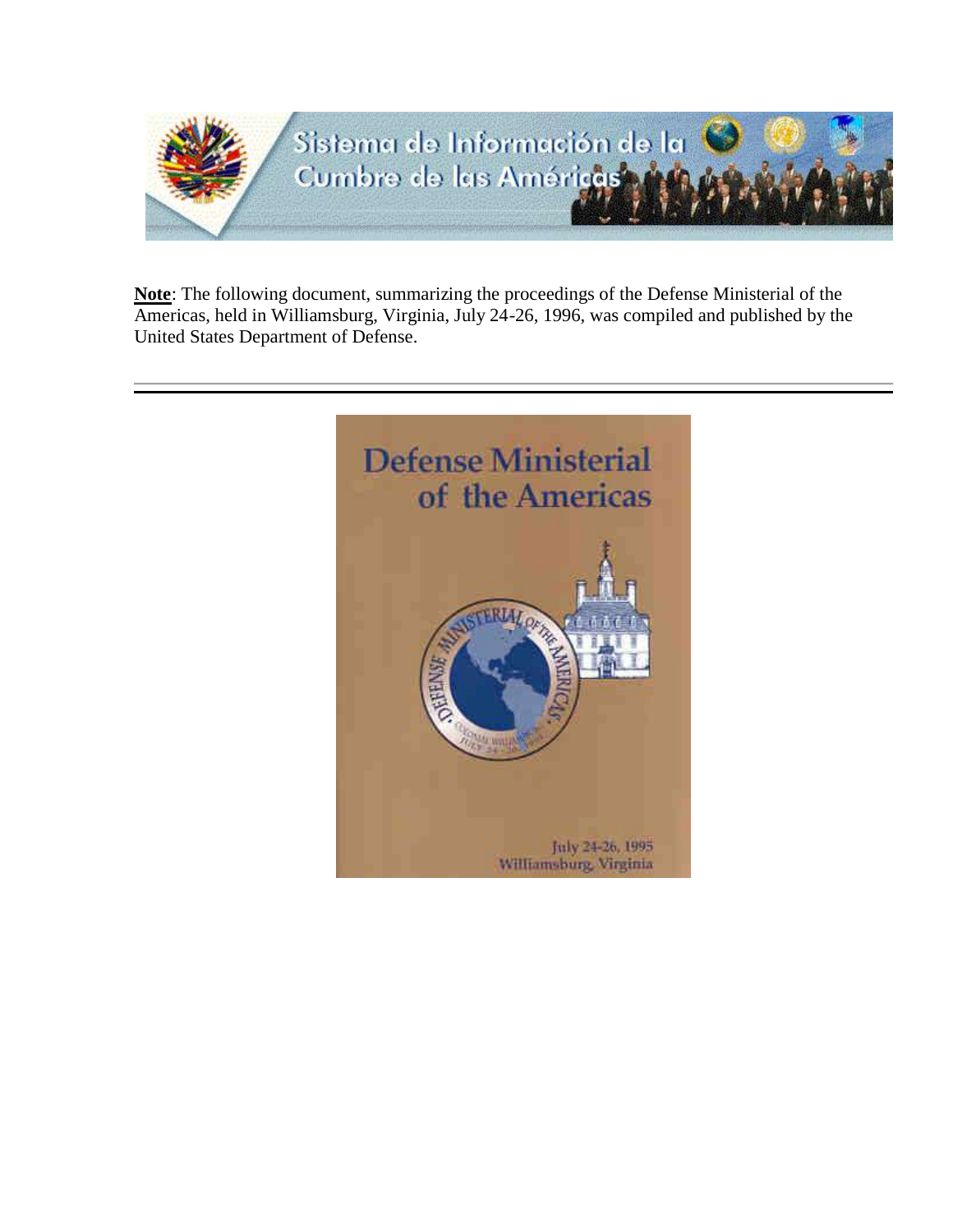

## **THE WHITE HOUSE**

## **WASHINGTON**

September 13, 1995

In December 1994, 1 hosted 33 other democratically elected leaders from our hemisphere at the Summit of the Americas in Miami. Together, we affirmed our region's commitment to democracy, justice and opportunity. And we vowed to establish a new architecture for regional relationships -- to build partnerships that would preserve the values we share and promote the prosperity that will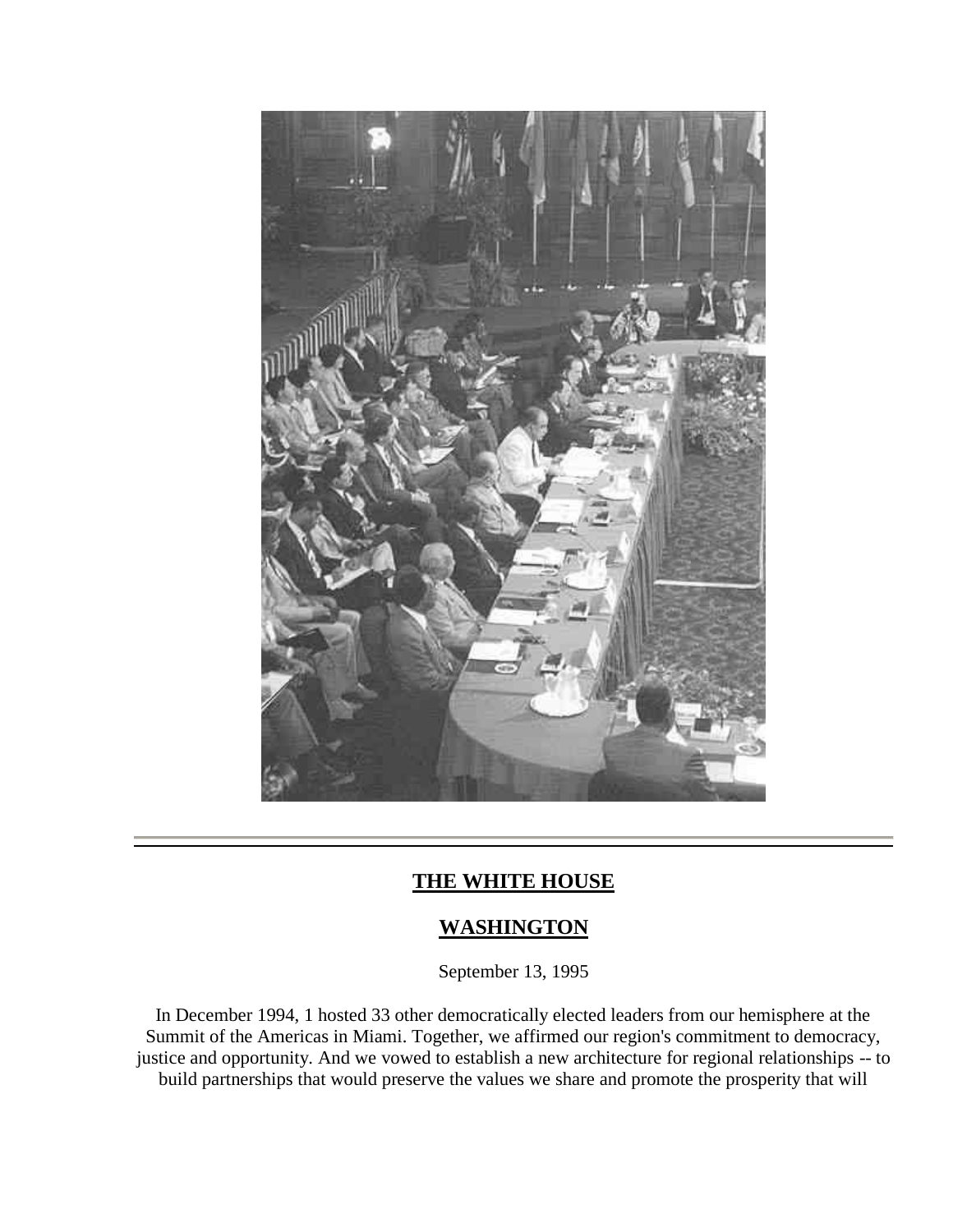ensure better lives for our children.

I am particularly pleased that Secretary Perry and his counterparts throughout the region were quick to take up this challenge. The July 1995 Defense Ministerial of the Americas in Williamsburg, Virginia gathered civilian and military leaders of the region for the first time. During three days of meetings, they discussed a broad range of security issues in an atmosphere of open dialogue and mutual confidence. The six "Williamsburg Principles" they established will guide our future security policies. These principles recognize that the preservation of democracy is the basis for mutual security and that armed forces should be subordinate to democratically elected leaders.

Future generations will look back on the Defense Ministerial of the Americas as an exciting new chapter in regional relations -and a milestone in the cause of hemispheric peace. I commend Secretary Perry for hosting the event and I thank all those who participated for their enthusiasm and vision.

## **THE SECRETARY OF DEFENSE**

### **WASHINGTON, THE DISTRICT OF COLUMBIA**

I am pleased to share this report with you, which provides an overview of the first ever Defense Ministerial of the Americas.

Building on the "Spirit of Miami", forged at the Summit of the Americas hosted by President Clinton, representatives from all thirty-four democratically elected governments of our Hemisphere assembled in Williamsburg to discuss how our Armed Forces can best promote peace, cooperation, and security. After extensive consultations among all participating governments, we agreed to focus on three themes: defense transparency and confidence building; defense cooperation in such areas as international peacekeeping, demining operations, and counterdrugs; and the role of the Armed Forces in twenty-first century democracies.

Discussions and working groups organized around these three themes led us jointly commit to the six Williamsburg principles of promoting democratic values, recognizing the legitimate role of the Armed Forces in defending the sovereignty of democratic states, subordinating the military to democratically constituted governments, relying on negotiations to resolve outstanding disputes and to prevent new ones, and cooperating for international peacekeeping and against narcoterrorism. President Clinton and I believe that progress in these areas will both parallel and facilitate attainment of the economic and political goals Hemispheric leaders laid down in Miami last December.

I hope that these materials will allow others to share in the extraordinary spirit of Williamsburg.

William J. Perry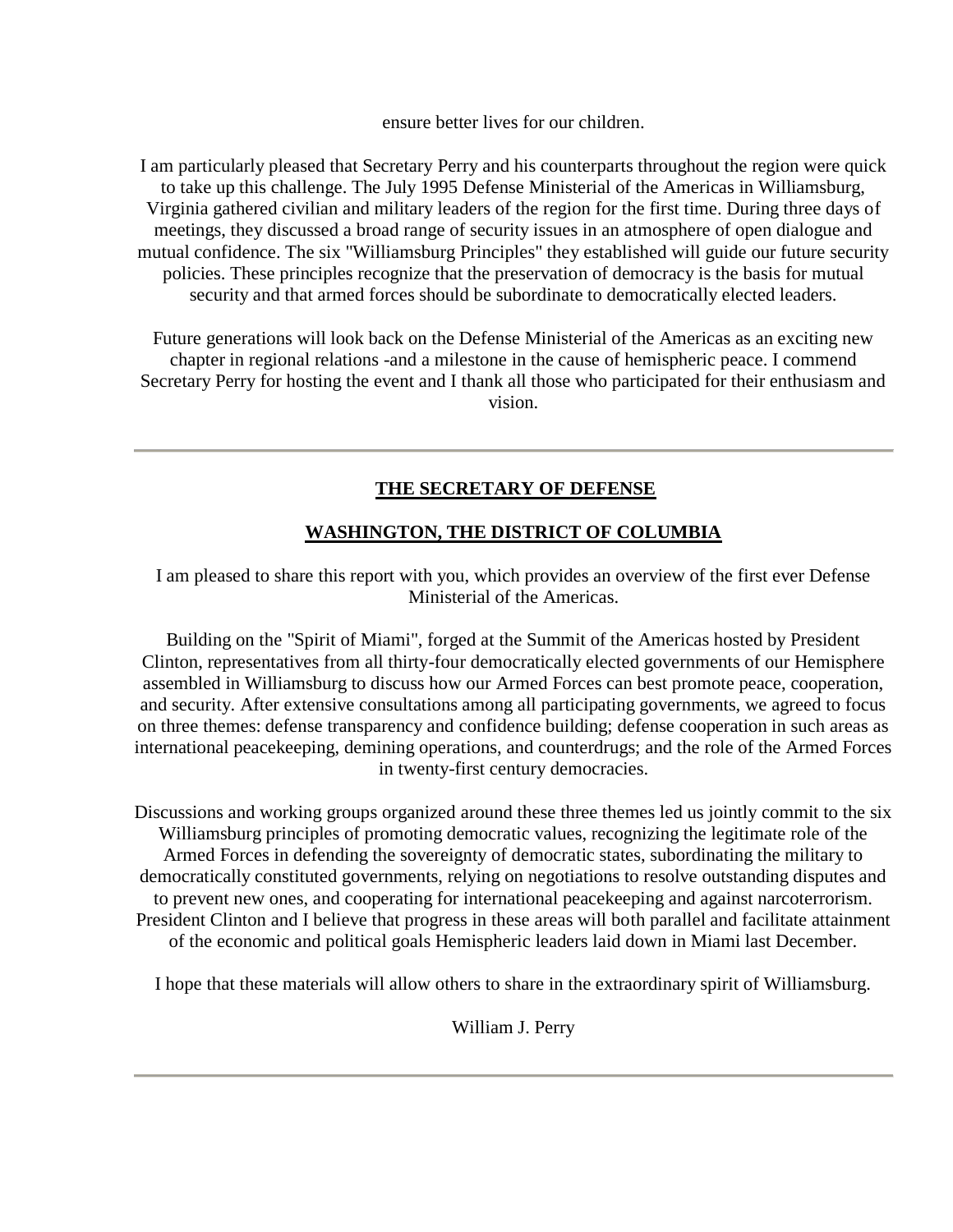## **Table of Contents**

- The Williamsburg Process
- The Williamsburg Principles
- Keynote Address by U.S. Vice President Gore
- Closing Statement by U.S. Secretary of Defense Perry
- Summaries of the Working Groups

- Transparency and Confidence & Security Building Measures (Salvadoran Minister of Defense General Corado)

- Defense Cooperation (Bahamian Minister of Public Safety & Immigration Smith)
- Armed Forces in 21st Century Democracies (Argentine Minister of Defense Camilion)



## **The Williamsburg Process**

The "Williamsburg Process" refers to the open and direct manner in which the countries of the hemisphere addressed the first ever Defense Ministerial of the Americas. The consultations process leading up to the meeting represented a new approach to security relations in the Hemisphere-one based on equal partnership, mutual respect, and cooperation. The idea of the Ministerial was raised by Secretary Perry in January; the U.S. Government agreed to host the meeting after February consultations with states in the region yielded a positive response.

The joint endeavor began in March when Secretary Perry announced to Western Hemisphere Ambassadors that he would host a meeting of his counterparts in July. During the next few months, senior level officials from the U.S. Departments of Defense and State, and the National Security Council met with leaders in the region to form the Ministerial agenda and format. A consensus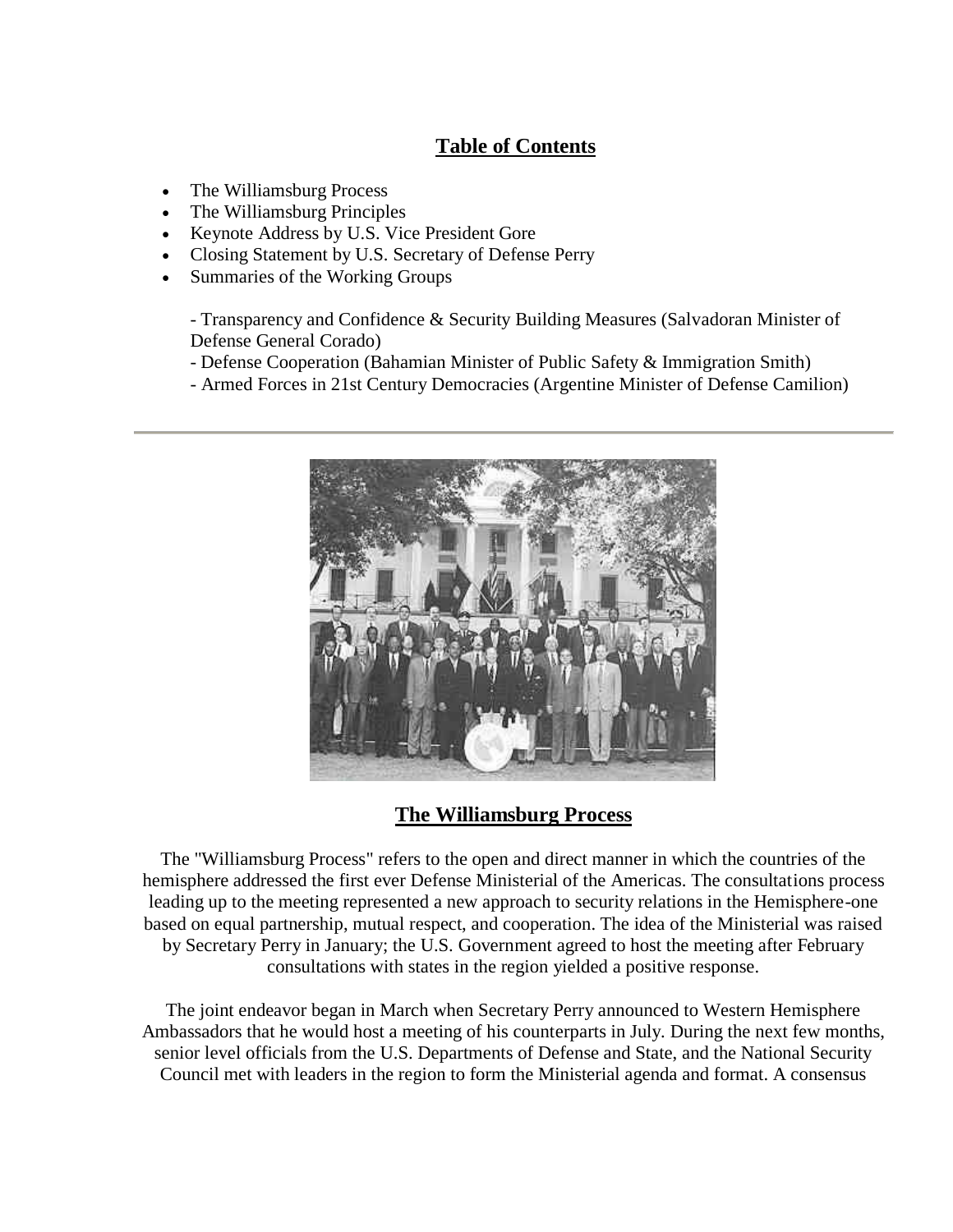#### formed around the following themes:

- Armed Forces in 21st Century Democracies
- Defense Cooperation
- Transparency and Military Confidence and Security Building Measures

The openness and dialogue that characterized the consultations process carried through to the meeting in Williamsburg. Countries gave presentations at the plenary and working group sessions on security issues important to their governments. Plenary sessions included ample time for response; the working group sessions were structured to encourage informal discussion on Ministerial themes.

The dialogue among defense leaders at the Ministerial led to agreement on a wide range of defense and security issues. The extent of this consensus is reflected in the press communiqué, and six principles of Williamsburg read at the closing ceremony at the House of Burgesses.

#### **Welcoming Defense Leaders**

On Monday, July 24, Secretary and Mrs. Perry welcomed delegations as they arrived at Langley Air Force Base. At Langley, delegates saw a number of events, including an F-15 demonstration, a quality of life briefing, and a presentation on the United States Southern Command's multilateral exercise program.

Monday evening Secretary Perry and his wife opened the Ministerial with a dinner at the Governor's Palace for all participants. Mr. Thomas F. "Mack" McLarty, Counselor to the President, made brief remarks, acknowledging the enduring legacy of the Summit of the Americas: "The ongoing cooperative Spirit of Miami has been instrumental in allowing us to achieve post-Summit success. There is no better example than the Ministerial here in Williamsburg."

Mr. McLarty underscored the importance of the growing cooperation in Hemispheric relations. He said, "We are challenged by our newly defined relationships to work for a better, more democratic and prosperous future. Alone, we cannot succeed. Together, we cannot fail."

#### **Setting the Scene**

On Tuesday, July 25, Secretary Perry opened the day's working sessions praising delegates for "making history" by seizing the opportunities presented by the end of the Cold War to "begin our world over again in our hemisphere." The tools needed to define the post-Cold War security agenda currently exist: a shared outlook regarding the importance of democratic government, free trade and open markets; and, strong leaders willing to protect these principles. The purpose of Williamsburg, according to Secretary Perry, was to address an important third element -"a framework for hemispheric defense establishments to work better together."

In his remarks as guest of honor at the Defense Ministerial, U.S. Vice President Gore challenged defense leaders "to look beyond the traditional concept of security to new missions related to our new circumstances and new realities." The Vice President suggested examples of new roles for Armed Forces in the region based on a commitment to strengthening our mutual security: (1)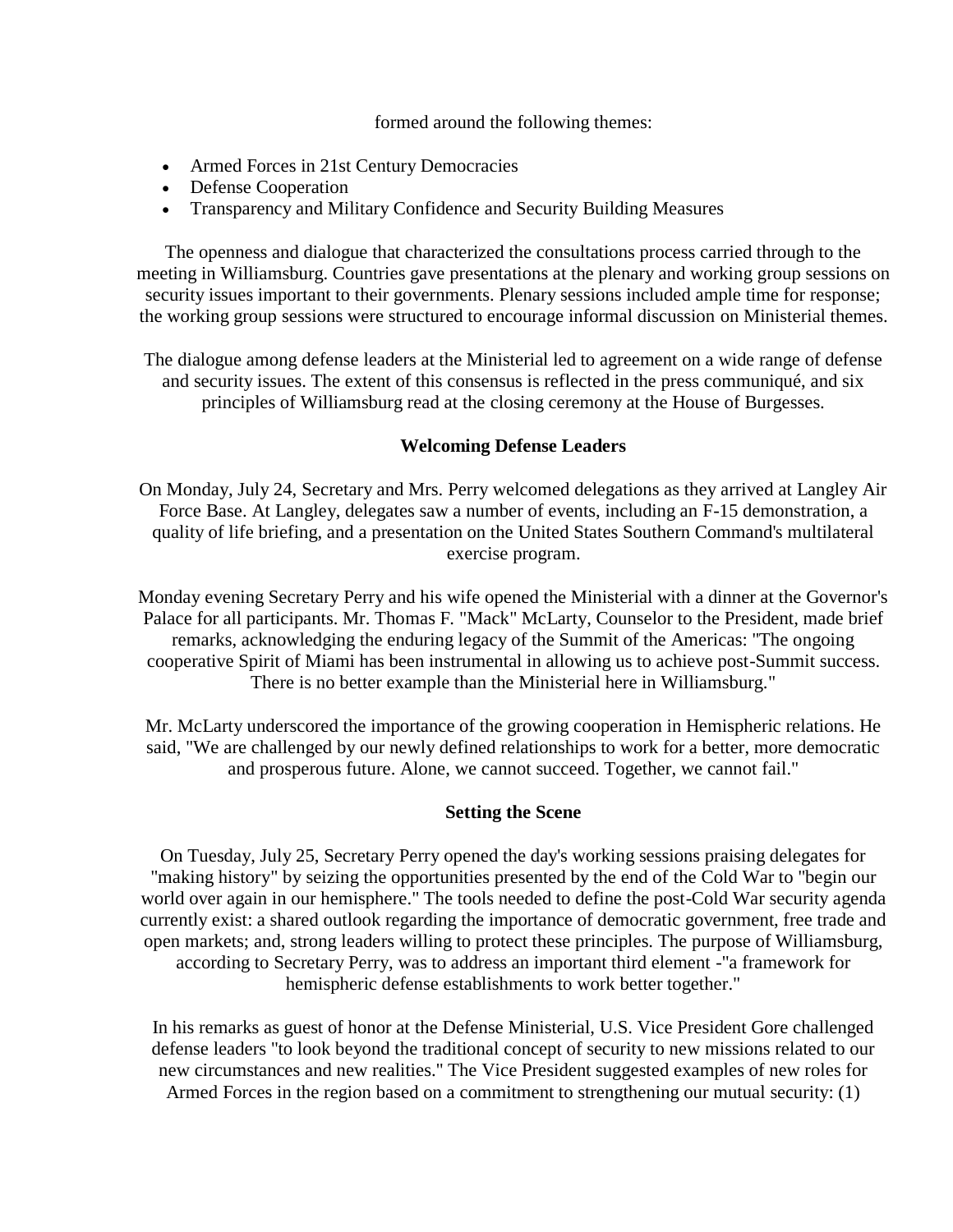participation in UN peacekeeping operations, (2) support for police efforts to eradicate the scourge of narcotics, and, (3) protection of national environmental assets. Of critical importance, said the Vice President, is that militaries implement these missions "not with swords drawn, but with swords sheathed in the service of peace and freedom."

### **Addressing Shared Challenges and Opportunities**

Throughout Tuesday's working group and plenary meetings, discussion was open and candid, with participation by all countries. Three countries-El Salvador, the Bahamas, and Argentina-were asked to summarize the views of delegates on the three main themes. Their reports were given at Wednesday's final plenary and closing ceremony, and document well the achievements of the Williamsburg meetings.

### **Theme 1: Transparency and Military Confidence and Security-Building Measures**

At the Ministerial, discussions on transparency and military confidence and security building measures (CSBMs) were designed to highlight multi- and bi-lateral mechanisms already in place, and generate ideas for additional CSBMs. For example, Argentina and Chile, and Venezuela and Colombia, spoke of the numerous programs they have developed to lessen tension on their shared borders. Secretary Perry emphasized the importance of two OAS sanctioned regional CSBMs, which encourage countries to: (1) standardize reporting on defense expenditures, and (2) register arms sales and inventories with the United Nations. The United States also announced that it would give prior notice to countries of significant multilateral military exercises in the region-an important unilateral confidence building measure.

At the conclusion of the Ministerial, delegates agreed to adopt as a goal the resolution of border disputes in a time frame consistent with regional economic integration. If adhered to, this commitment will significantly strengthen confidence and build trust among the countries of this Hemisphere.

Delegates also discussed ways to exchange information on Defense matters:

- The United States provided delegations with copies of the Defense Department Annual Report to Congress, which explains U.S. defense policies and expenditures.
- Canada gave a presentation on the national review process it used to determine defense policy.

The publication of defense expenditures, policy, and goals provides important information to domestic constituencies as well, helping to consolidate democracy within countries.

#### **Theme II: Defense Cooperation**

In the area of defense cooperation, participants shared the experiences of their militaries in the areas of peacekeeping, demining, and humanitarian and disaster relief: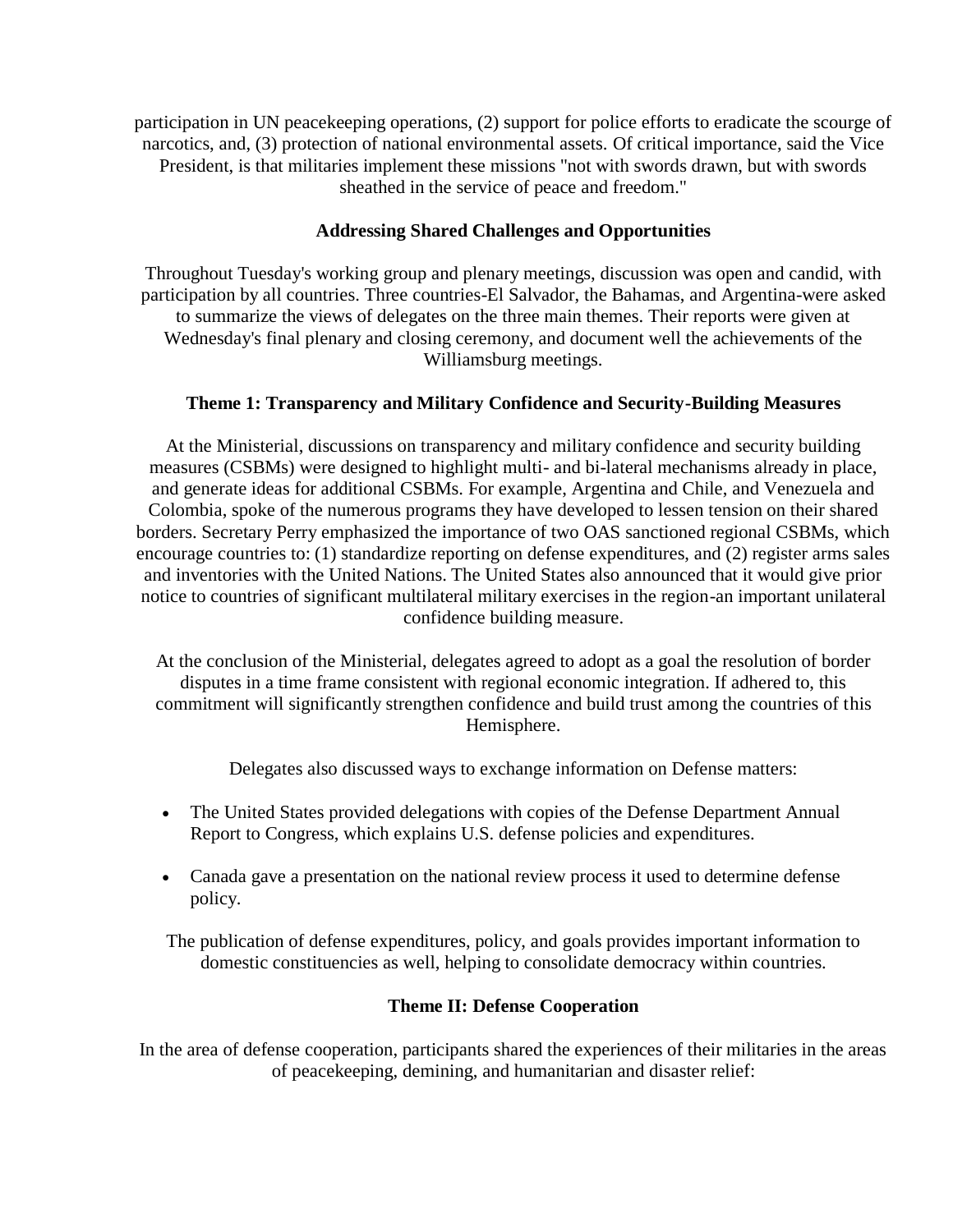- The Caribbean Community (CARICOM) nations discussed the success of the Battalion involved in the UN Mission in Haiti.
- Brazil gave a presentation on its participation in peacekeeping operations world-wide, including Bosnia and several African states.
- The seven-nation Regional Security System in the Eastern Caribbean gave examples of the benefits of regional cooperation in disaster relief and counternarcotics.

The dialogue provided opportunities for expanded cooperation in defense. For example, Argentina and Canada offered to open their peacekeeping training centers to additional students from other countries. Countries also agreed to consider greater military cooperation in support of police efforts to eradicate illicit drugs, especially in the areas of information sharing and arms interdiction.

## **Theme III: Armed Forces in 21st Century Democracies**

In the post-Cold War era, most of the region's defense establishments are dealing with new civilianmilitary dynamics, tight resources and new missions. U.S. Senator Bob Graham, acknowledging the participation of parliamentarians at the Ministerial, discussed the important role legislatures play in the oversight of defense.

In Williamsburg, countries learned from each other how best to approach common challenges. For example:

- Colombia described its recent efforts to institute military justice reform and human rights training programs for the Armed Forces.
- El Salvador has undergone a significant military re-orientation from fighting an armed insurgency to traditional missions of external defense. Its force conversion plan was briefed to delegations.
- Jamaica gave a presentation on the role of defense forces in civic action and nation-building.

### **Williamsburg Principles and Process: Inaugurating a New Security Relationship**

The Williamsburg principles and process, described by Secretary Perry at Wednesday's closing events, represent a new chapter in inter-American security relations. The six principles of Williamsburg articulate common goals for regional defense and security forces; the Williamsburg process promises further dialogue and cooperation among defense establishments.

The Ministerial exceeded expectations, promoting quality interaction, opening new lines of communication, building new friendships and establishing a vehicle to continue such discussions. The challenge for the countries in this hemisphere is to encourage the Williamsburg process and deepen the commitment to the six principles of Williamsburg. As Secretary Perry said in his final remarks, "now we must work together to carry this out."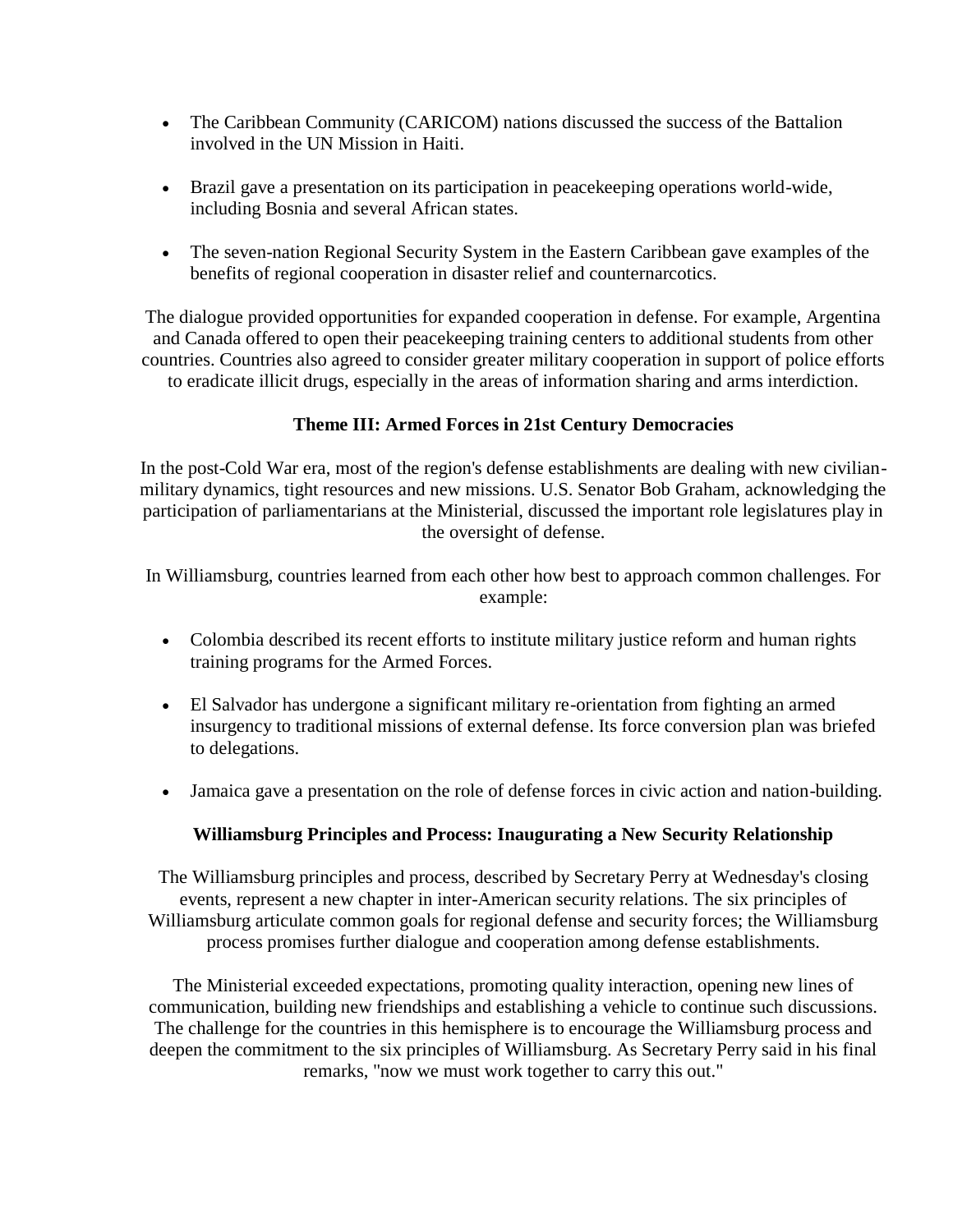# **The Williamsburg Principles**

- Uphold the promise of the Santiago Agreement that the preservation of democracy is the basis for ensuring our mutual security
- Acknowledge that military and security forces play a critical role in supporting and defending the legitimate interests of sovereign democratic states.
- Affirm the commitments of our countries in Miami and Managua that our Armed Forces should be subordinate to democratically controlled authority, act within the bounds of national Constitutions, and respect human rights through training and practice.
- Increase transparency in defense matters through exchanges of information, through reporting on defense expenditures, and by greater civilian-military dialogue.
- Set as a goal for our hemisphere the resolution of outstanding disputes by negotiated settlement and widespread adoption of confidence building measures, all of this in a timeframe consistent with the pace of hemispheric economic integration, and to recognize that the development of our economic security profoundly affects our defense security and vice versa.
- Promote greater defense cooperation in support of voluntary participation in UN-sanctioned peacekeeping operations, and to cooperate in a supportive role in the fight against narcoterrorism.



**Keynote Address: U.S. Vice President Al Gore**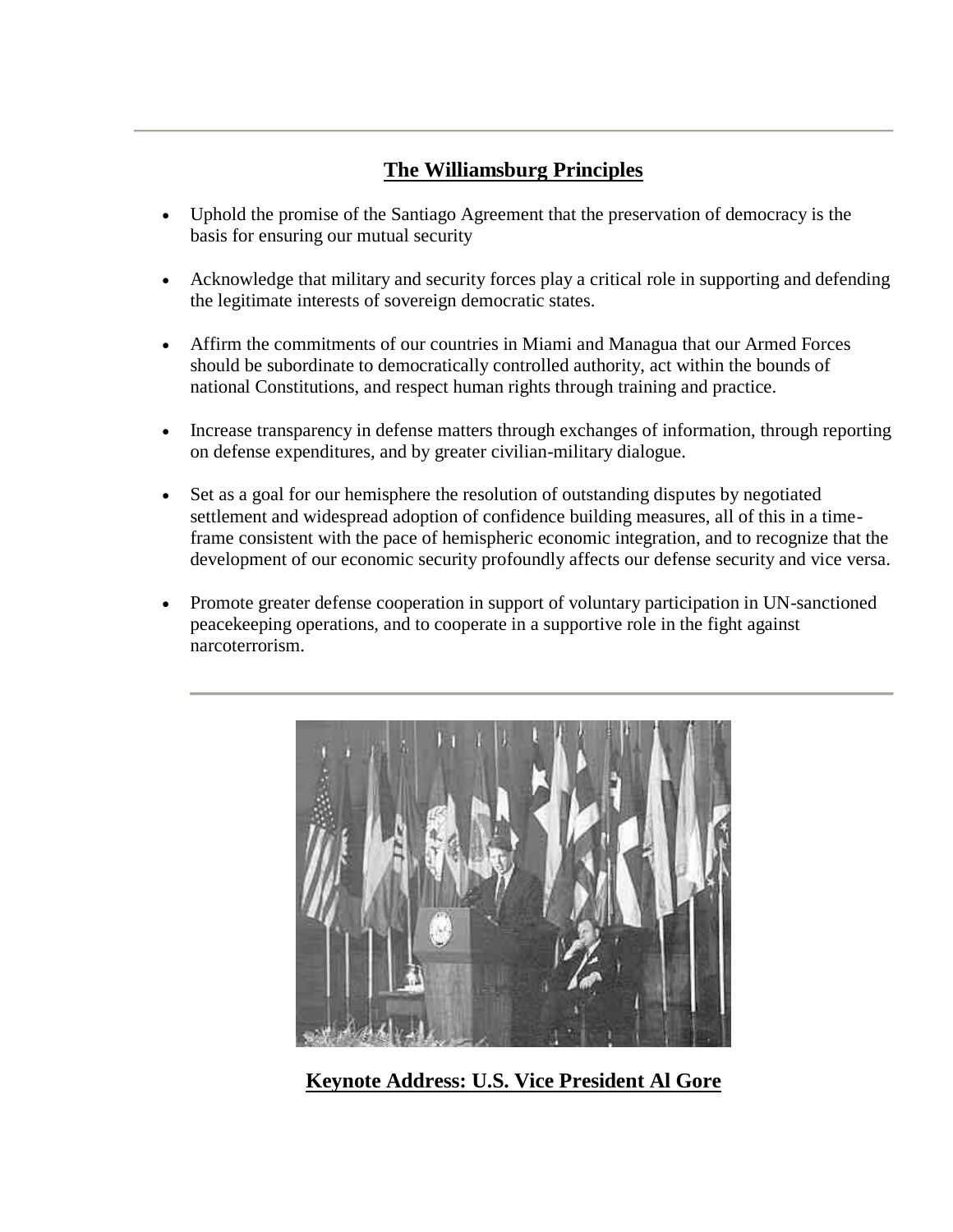It is fitting that we should gather in this historic setting of Williamsburg, for here, amid these cobbled streets and among these ancient buildings, as we come together to assess the future of freedom in our hemisphere, we can also recall our shared colonial pasts. At every corner and every street, at every inn and tavern, we can hear the echoes of the struggles that gave birth to democracy in my country, and we're reminded of the freedoms that we now join to celebrate and to sustain.

Here in this city some of the world's boldest and most resonant words on behalf of independence and freedom have been heard. Nearby at the House of Burgesses the American Patriot and Revolutionary Patrick Henry first gave voice to one of our nation's earliest and most eloquent calls for liberty. And here in Williamsburg in 1776, outraged by the tyranny of a distant monarch, 7irginia declared itself to be an independent Commonwealth. "Sic Semper Tyrannis,""Thus always to tyrants, "-became the motto of Virginia and was emblazoned on its flags and seals. And it remains so today.

It was also here that a young provincial legislator named Thomas Jefferson presented a pamphlet called "A Summary of the Rights of British America" in which he wrote the radical- revolutionarynotion that people had a right to govern themselves. Above all, he wrote, and I quote-"The God who gave us life gave us liberty at the same time." These ideas became the inalienable rights that Jefferson himself wrote into the American Declaration of Independence. They gave moral force to our revolution, and they have nurtured our democracy for more than two centuries.

We here today represent nations who share the experiences of colonialism, of a struggle for independence, of a striving to build democracy. Though we have traveled different paths, we have sought a common destination.

Many of our nations believe that our paths finally converged at the Summit of the Americas in Miami last December. The "Spirit of Miami" incorporated a new sense of community into the historic notion of hemispheric identity. It recognized that we are a community of nations bound by the principle that government derives its authority from the consent of the governed; that our citizens have legal and human rights that governments must protect; that we have a common interest in-. using the creative forces of the free market to promote economic development and trade; and, that mutual respect and cooperation should be the cornerstone for our relations with one another.

Indeed, the "Spirit of Miami" affirms that as a community of democracies we are becoming interdependent, not only in economic terms but also more broadly in a social and political sense. This interdependency compels us to think anew about the meaning of security in this hemisphere.

In the past many of us have thought about security only in terms of our own national defense, but new circumstances challenge us to look more deeply at the concept of security. In short, these new times demand new thinking.

This meeting is designed to stimulate our thinking about these things and to give us all an opportunity to learn from one another, to begin discussions in a cooperative manner on a range of issues, the sum of which may help us better understand what our needs and expectations for security really are. I am convinced that security in our hemisphere can be enhanced by the consolidation of democracy, by prosperity and cooperation, indeed by the very sense that found expression in the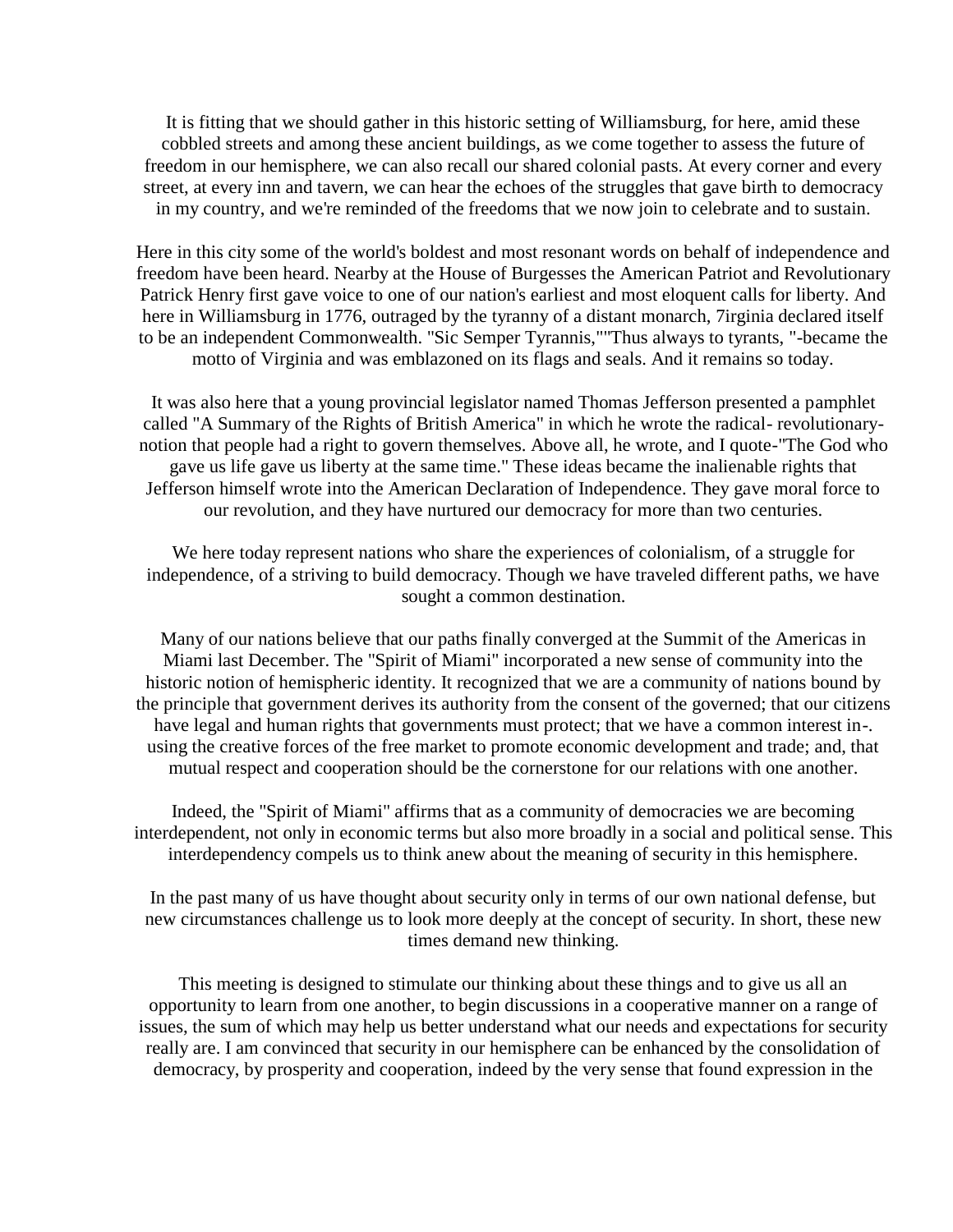#### "Spirit of Miami".

Today that spirit is taking hold across our lands from Point Barrow to Tierra Del Fuego. Every country here is led by a democratically elected government. Equally impressive, with rare interruptions the nations of our hemisphere have been at peace with one another throughout this century. Indeed, the Latin American and Caribbean nations, of all regions, spend the least on military budgets and have the fewest uniformed personnel per capita.

Can we develop a framework for hemispheric security that will assure the integrity of our borders, reduce the potential for conflict, increase cooperation and develop means for the fair and speedy resolution of problems? These are the questions that are being addressed, and I think the answer is yes. And let us begin by acknowledging the eternal and most fundamental issue of national security, the defense of our borders.

The citizens of our nations have given all of us here a special responsibility for the preservation and protection of our nations respectively. We must all recognize that threats to our security certainly did not end with the demise of communism. We have a responsibility to maintain disciplined, effective forces that are trained, equipped and ready to execute national defense missions. But you also share with your elected leaders the requirement to uphold the well-being of the citizens within your borders.

One of the most difficult challenges for any democracy is the balancing of individual freedom with demands for societal stability. We have known throughout our own history that this balance was the most critical of all. In our case, we viewed this balance as a two-way compact that governments reliably serve the needs of the people but also derive their legitimacy and their ultimate authority from the consent of the people-of the governed.

Well, today, as Miami has made so clear, all our nations are joining in this dynamic experiment. Throughout the hemisphere legitimacy and stability grow from the will of our citizens. As Abraham Lincoln, one of my country's greatest Presidents, said, it is "ballots, not bullets," that must guide our nation's path. That is why the role of the military, and its fidelity to the people and fidelity to the leaders of the people-the freely elected democratic leaders of the people-is so critically important as we move forward on this democratic path.

At the Managua OAS General Assembly in 1993 our nations all affirmed that Armed Forces must be subordinate to legitimately constituted civilian authority. We can find in the "Spirit of Miami" an implicit reaffirmation of this fundamental premise of democracy.

To make the Managua resolution effective, civilian leaders must ensure that political and judicial institutions have sufficient resources and character and are able to meet their responsibilities. To do anything less is to invite the kind of instability that threatens the fabric of society. Equally important, civilian and military leaders must work together to ensure that military institutions are ready to fulfill their responsibilities. These relationships must be recognized if the Armed Forces of any nation are to perform the functions implied in the traditional definition of security.

But we must all be encouraged and challenged to look beyond the traditional concept of security to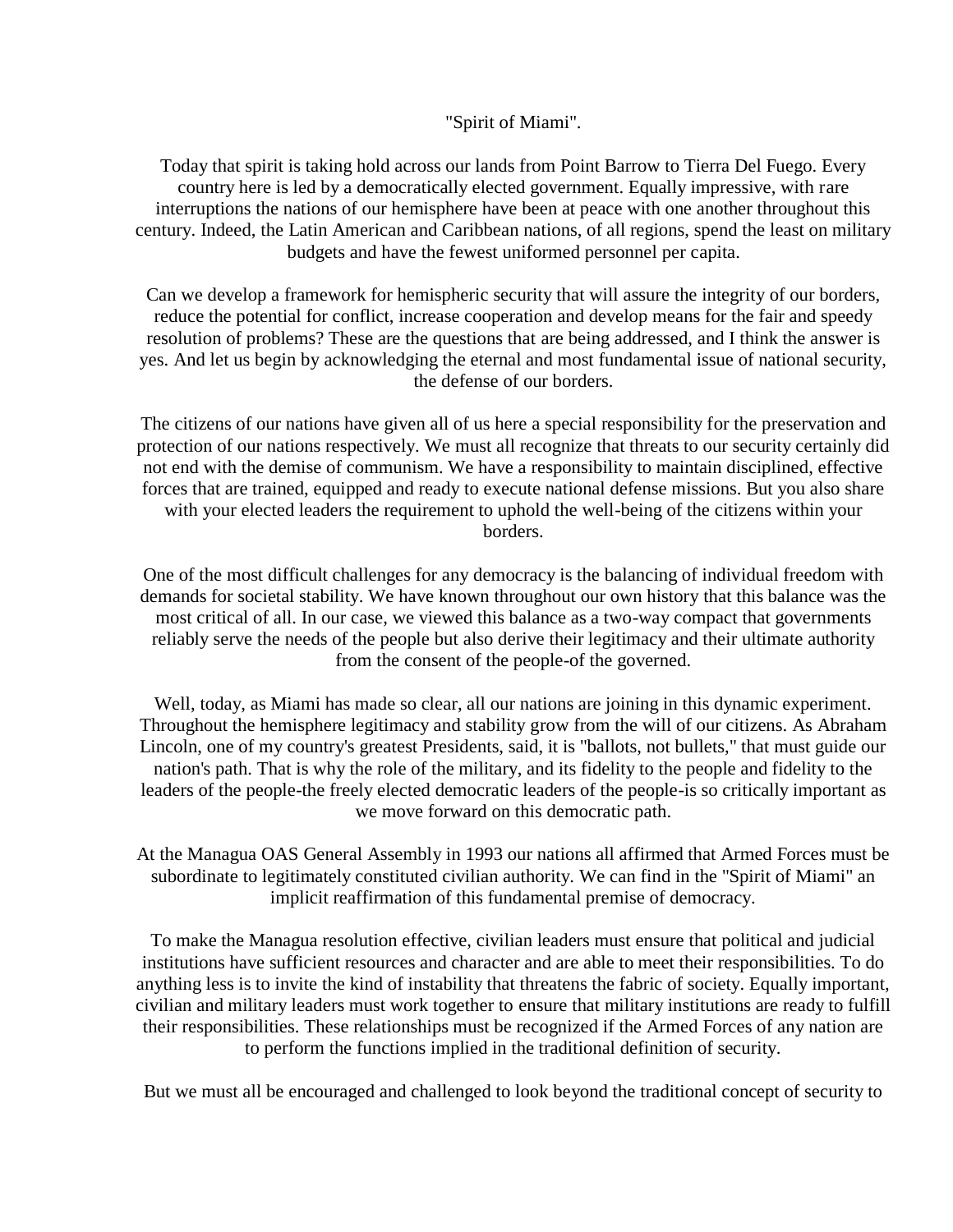new missions related to our new circumstances and new realities, missions performed not with swords drawn but with swords sheathed in the service of peace and freedom.

These missions bring with them an expanded assessment of what really constitutes national security; namely, a recognition that the security of our own countries depends not on the weakness of our neighbors but on the efforts to promote mutually beneficial prosperity for all of our nations in this hemisphere.

Let us briefly summarize, then, some, but certainly not all, of the new roles our militaries in the region may perform.

The most striking impact of hemispheric stability is that professional military and civilian security resources have been freed up to participate in international peace-keeping. Twenty nations in our hemisphere are supporting fifteen of the sixteen United Nations peacekeeping operations around the world with over ten thousand peacekeepers from our hemisphere in such distant places as Bosnia and the Sinai. In our own hemisphere they have performed vital roles in promoting peace in Central America and recently in Haiti. Here again, we are witnessing a major rethinking of what constitutes national security as our nations recognize the interrelationship between democracy and long-term stability.

This said, I know that peacekeeping sometimes prompts a concern that is shared by many of the defense ministers here today; that in our cooperation on common humanitarian efforts we not lose sight of deeply felt beliefs in this hemisphere for sovereignty, nonintervention and territorial integrity.

I understand the historical basis for this concern and believe strongly that, working together, we can reduce fears that peacekeeping will ever be abused. Our vision remains one of independent and sovereign states voluntarily contributing to specific missions in specific circumstances. There must be a strong international consensus that a serious threat to international stability and security exists, and the characteristic requirements for engaging in a peacekeeping operation must also exist before it is ever undertaken.

Now, there is a second role. The scourge of narcotics trafficking continues to pockmark our hemisphere. As General McCaffrey, who works on this problem every day, has noted, narcotrafficking is a cancer. If it is left to metastasize-as cancer does-it will foment violence, it will undermine democracy, it will create corruption throughout society, it will create a disease in the communities of the nations represented here.

Each of our nations is paying a dreadful price because of this sickness. In my country alone, the cost of drug abuse is now estimated at over \$67 billion per year, more than we spend each year on the United States Army.

Even as we meet, our nations are working together to disrupt the drug trafficking that abuses our citizens and poisons our children. We have forced the cartels to change their methods, their infrastructure and their shipment routes. Though our Armed Forces cannot be expected to be on the front lines of this struggle, they can-in voice and in deed-join their brave colleagues in the fight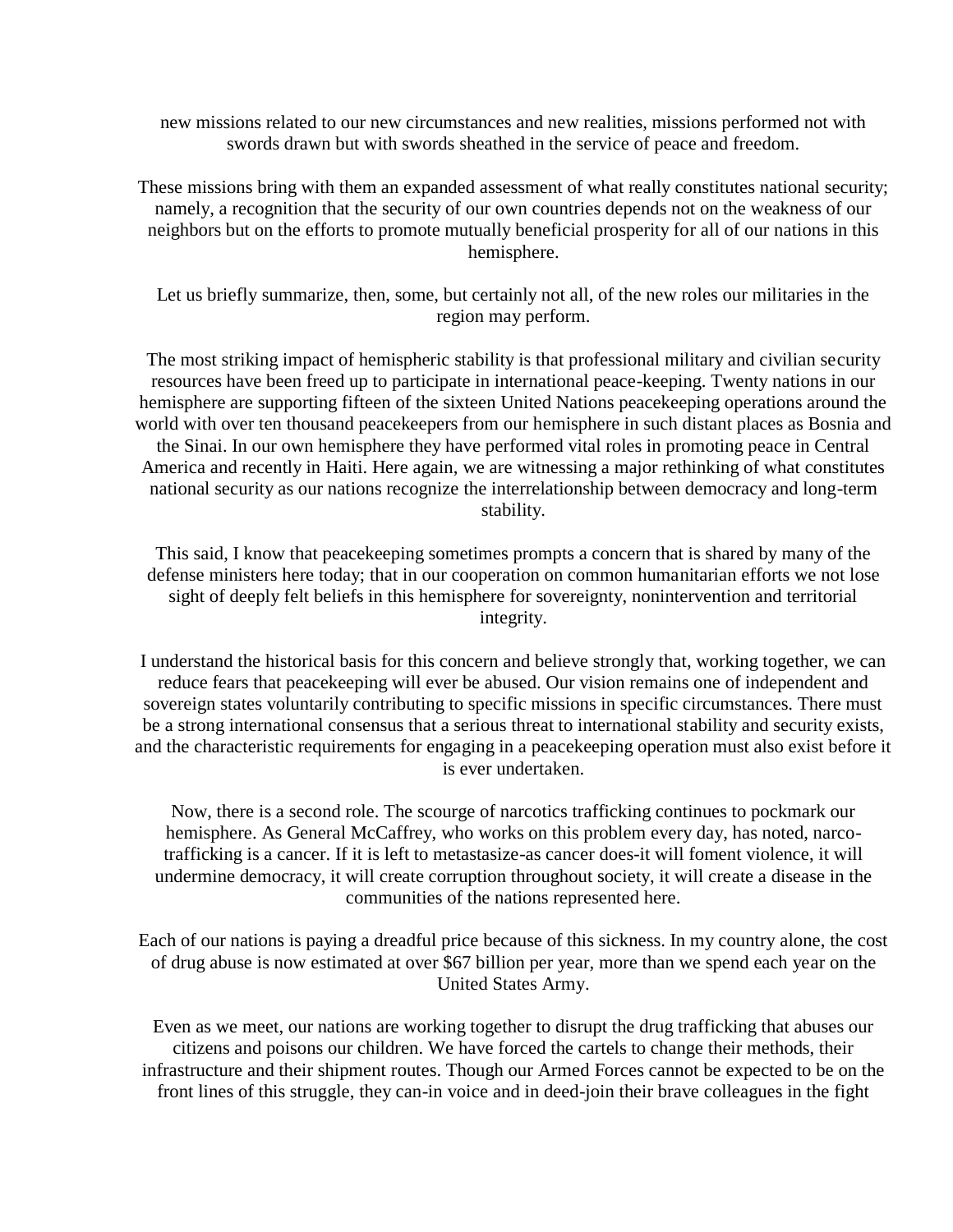#### against drugs.

For example, we can applaud the work of those like President Samper and Defense Minister Botero in Colombia who are standing up to traffickers, often at tremendous personal risk demonstrating tremendous personal courage. And we are in the United States, as are you here, doing our part. Last year the Southern and Atlantic Commands spent over \$600 million to support regional counterdrug operations in Latin America and the Caribbean.

Our message is clear. Our hemisphere is ready to stand up to the cartels. Drug traffickers shall not prevail. They will be defeated.

Let me mention a third role. No review of the challenges we face would be complete if it did not include the very real and grave threats to our shared ecosystems. Let there be no doubt: Our peoples cannot share fully in mutual prosperity when our planet's health adversely affects the health of humankind. In the end, we cannot expect to be responsible stewards of freedom if we are not also responsible stewards of our hemisphere's air, land and water.

In my own country the Armed Forces are doing their part. Indeed, many of our military installations now contain some of the most unaltered ecosystems in the nation and are addressing the cleanup of some of the worst environmental problems in my country. And we are spending, indeed, scores of billions to clean up after years of the Cold War.

All of us can, and must, do more. Democracy requires both civic responsibility and individual accountability. There is no doubt in my mind that in the next century, our hemisphere's militaries can become models for responsible environmental stewardship.

But our challenge is not simply to manage the lands and waters we use for military purposes. Our broader challenge is to recognize that the sustainable development of democracy requires that we also sustain the development of the resources which nourish our freedoms.

Today our Armed Forces, with their special skills and discipline, have a unique role in shaping this vision. How can we employ the information collection resources, the ability to respond quickly, to move people and material, to communicate under difficult circumstances-how can we use these extraordinary capabilities to protect the environment on whose security, I argue, our people will depend even more in the next century? This is a challenge that I hope your conference will take seriously. One that, indeed, you must take seriously, in my view, if we are to make the next century one of peace and security and prosperity for our people.

Well, the dialogue that you are initiating here in this historic meeting on strengthening military cooperation, confidence and security building measures and the Armed Forces of the 21st century, this historic dialogue is essential to the realization of a new framework for security in our hemisphere.

The Armed Forces can bring to the dialogue, and to democratic society, the strengths of courage, discipline and dedication to the will of our citizens. These are not easy challenges. They require a broad understanding that a nation's security really does rest on indivisible political, economic and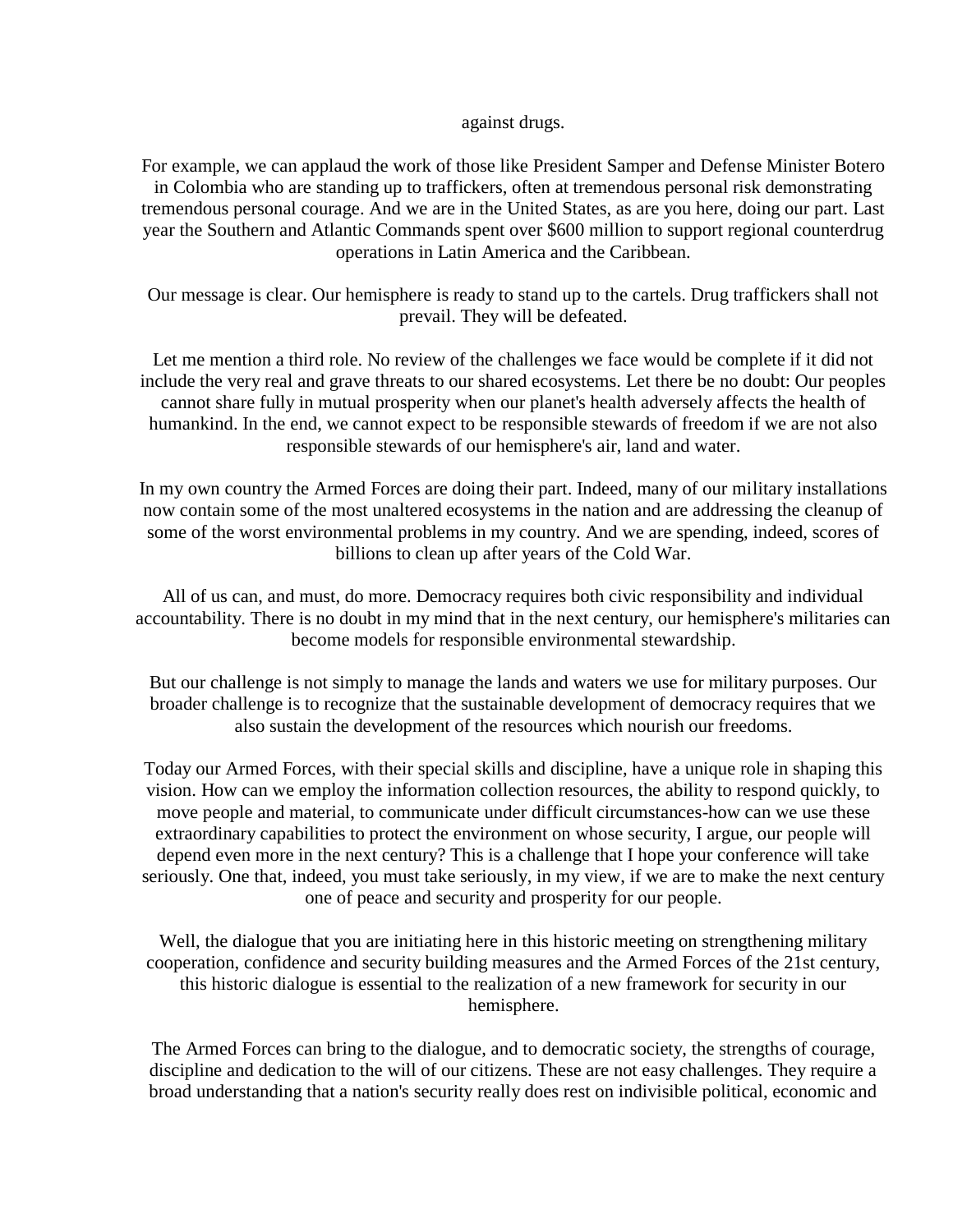#### social pillars.

Our nation's defense policies must address these larger issues as well as specific military concerns if we are to succeed in effectively supporting the hemisphere's shared goals of representative democracy, human rights and shared prosperity.

I believe we truly are off to a great start, and today we can start planning to do more; more cooperation, more openness, more modernization, more confidence-building, more understanding and trust and shared good will, more sharing of experience on how to reduce tensions and to enhance our democracies and our freedoms.

It is that shared mission that brings us together today in Williamsburg. You possess the ideas and the vision to help propel us to a future of democratic security and prosperity. You have been tested, both by success and by failure, and, above all, each of you, in your own way, has helped to awaken your fellow citizens to a new day of freedom. While each of our countries will pursue its own democratic course where and when our interests intersect-as they do here today-we can and should pursue them together.

Well, in closing, I have spoken today of Thomas Jefferson, and I feel certain that he would be proud that his legacy is alive and well in this room. There were shared values in that day, shared by Thomas Jefferson and George Washington and Simon Bolivar, who-every citizen of the United States is proud to know-once carried a picture of George Washington in his breast pocket.

These shared values are even stronger in 1995 than they were two hundred years ago. In those days as a young man, Jefferson spent several years in Williamsburg, both as a student and as a legislator. Reflecting on his years in this city, Thomas Jefferson once said, "I have heard in Williamsburg more good sense, more rational and philosophical conversations than in all my life besides." Well, like Jefferson's time, may your own time here in Williamsburg be stimulating and productive. May you hear good sense, rational and philosophical conversation and come away from the experience having felt that this is indeed an extraordinary enterprise in which we are all engaged. All of the citizens of our hemisphere have great expectations of those of you gathered here in Williamsburg.

On behalf of President Clinton, I would like to say that I am proud that the United States has the honor of hosting this conference, and we are grateful to each of you for the opportunity you have given us to be your hosts. I'm proud that we do so here at the historic confluence of the James and York Rivers, in this ancient cradle of the United States democracy, and I'm very proud that we gather today in common cause on the cusp of a new century, present at the creation of a new hemispheric community of democracies.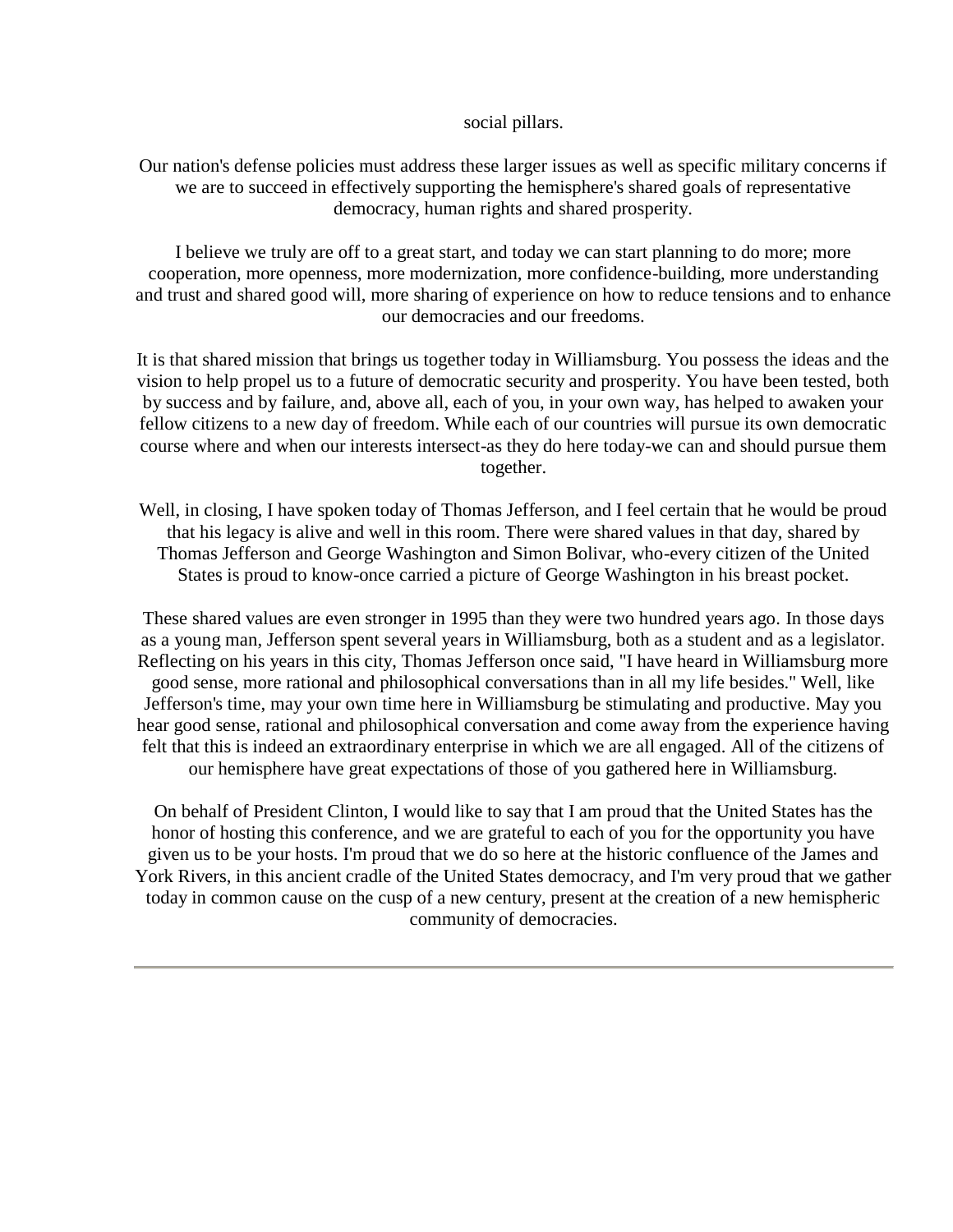

## **Closing Statement**

# **U.S. Secretary of Defense, William J. Perry**

Here at Williamsburg, a cradle of liberty in the Americas, representatives from the Hemisphere's 34 democratically-elected governments joined together for three days in a historic first meeting of civilian and military leaders. The House of Burgesses is an appropriate place to celebrate the conclusion of this historic event. It is here that my country's early leaders debated the principles of democracy to guide a new nation. Now, 219 years later, we celebrate the consolidation of democracy throughout the hemisphere. All of the delegates to this conference have shared my view that in our own way we are also making history with this conference.

The leaders of this Ministerial represent many different types of defense and security institutions. Yet, during these three days, these differences posed no barrier to our communication-quite the opposite. Our discussions have been open, cordial and substantive, as befits conversations among allies and friends.

We began with two premises. First, as stated at the Miami Summit of the Americas, stable democracies are the best guarantee of peace and well-being in the region; and second, that the end of the Cold War provides an unprecedented opportunity for our countries to strengthen joint efforts across all spectrums-political, economic, social, and military.

At Miami, the Hemisphere's leaders committed to economic integration by the year 2005. Recognizing that progress in one area reinforces advances in others, we discussed how cooperation on defense matters must parallel and complement the process of economic and political cooperation proclaimed in Miami.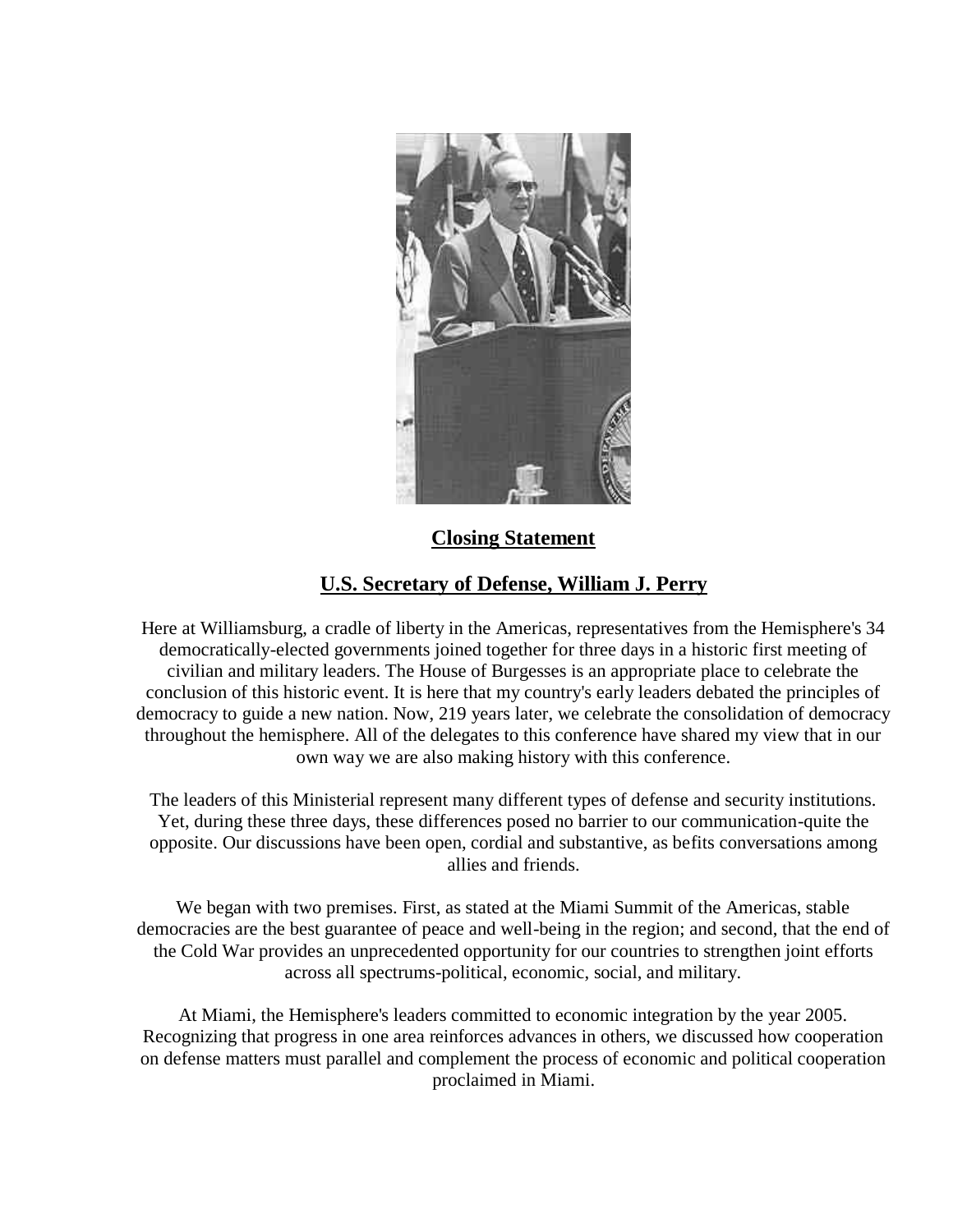We are convinced that by dedicating our countries to democratic values, active support for confidence building measures, and greater bilateral and regional cooperation in defense, we will establish a solid foundation to meet the Hemisphere's security challenges of the 21st century.

This new foundation is based on a commitment to partnership in conflict prevention. The consolidation of representative democracy in the Hemisphere has had a positive impact on our societies and on relations with one another. The democratic states of Latin America and the Caribbean are the least armed and militarized in the world. Among all regions, they spend the lowest proportion of their gross national product on the military. The Americas has, with few exceptions, an enviable tradition of peace and avoidance of conflict.

However, even in the best relationships, there are inevitable tensions that require negotiation and compromise. By our participation at this conference, we recognize that true security cannot exist either at the expense of, or in isolation from, other nations. Essential to our new partnership is dedication to achieving common approaches and joint solutions in an atmosphere of open dialogue, mutual confidence and transparency.

Those assembled here acknowledge that civilian and uniformed leaders together must promote security. As our governments declared in Managua in 1993, all of the region's Armed Forces must be firmly established within the democratic system of government that the Americas proclaim. Civilian leaders should in turn respect the apolitical nature and professionalism of security institutions.

#### **Confidence and Security-Building Measures**

Building on the commitment made by our Heads of State and Government at the Miami Summit to strengthen mutual confidence and regional dialogue, we began our meeting with a discussion on defense transparency and confidence building.

The Hemisphere has a gratifying history of significant confidence-building agreements, many under the active leadership of the Organization of American States. Yet, we are not content to rest upon the achievements of the past; as a region we are exploring new ways to build trust and community. To that end, we strongly endorse the regional conference on confidence and security building measures to take place in Santiago, Chile, in November, 1995, and call for full participation in this important event. We encourage those in the Hemisphere who have not done so, to announce at that conference their full compliance with UN and OAS resolutions calling upon member states to:

- participate fully in the UN Register of Conventional Arms, by providing data on arms imports and exports, and background information on military holdings and to share these submissions with the OAS;
- regularly supply the UN and the OAS with information on military expenditures;
- prevent all forms of proliferation of weapons of mass destruction and their delivery systems;
- utilize measures for conflict prevention and the peaceful settlement of disputes taking into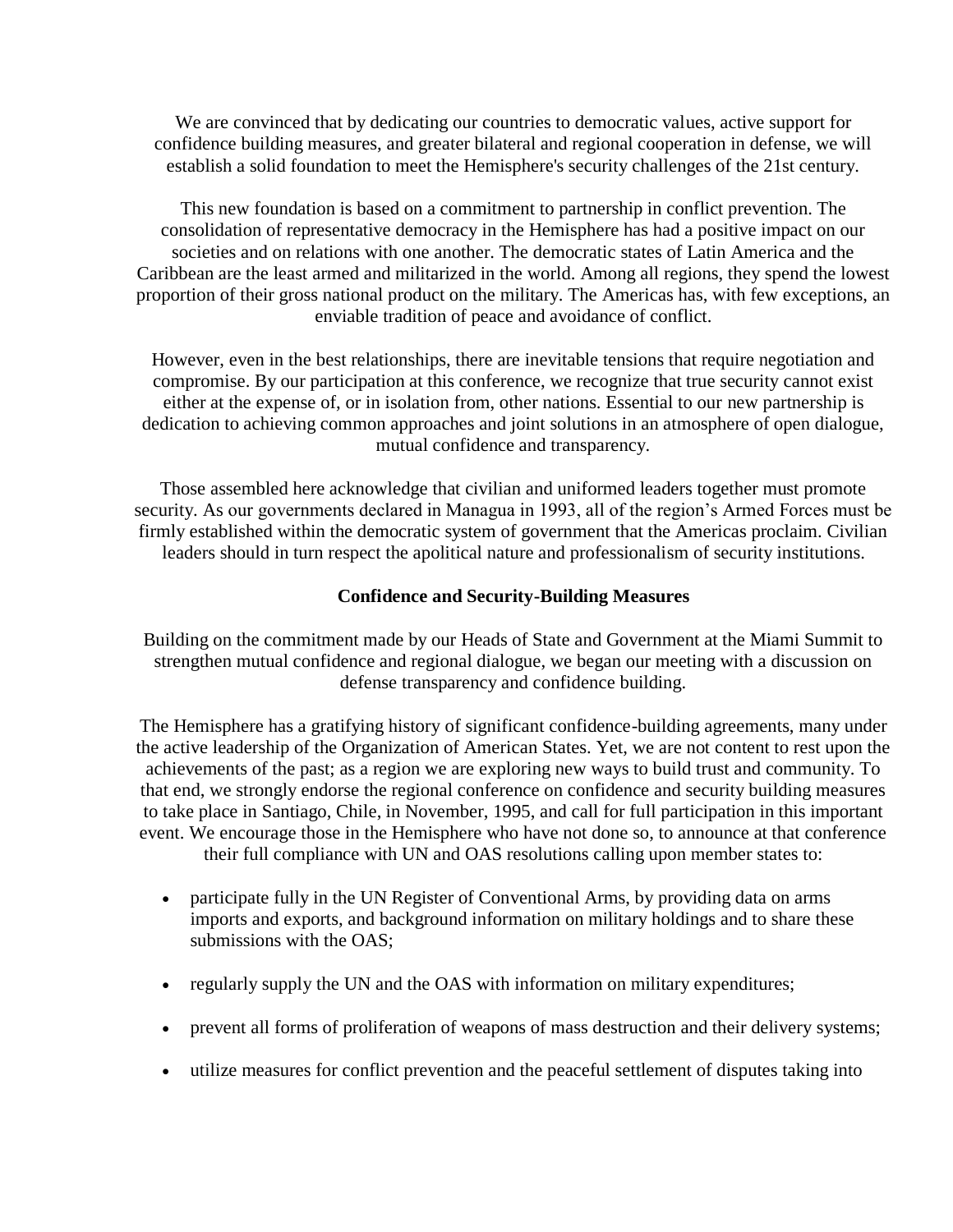account the instruments that already exist; and

 regularly inform in advance neighboring states of significant military exercises. In this regard, I announced at this meeting that the United States Government will henceforth give prior notice to all 33 participants of significant multilateral military exercises in the region.

We are equally convinced that our dedication to defense cooperation should reinforce the indivisible economic, social and political pillars of inter-American cooperation. In Miami, the Hemisphere's leaders committed themselves to achieving economic integration by the year 2005. We hope the nations of the Americas will set as a goal the resolution of outstanding territorial differences on the basis of mutually agreed solutions in parallel with the process set in Miami for economic integration.

The announcement made by my colleague from Brazil on the Peru-Ecuador border agreement is a milestone that validates the type of work we are doing at this conference. The guarantor countries worked hard to help the two parties reach this agreement. Indeed, just yesterday, Vice President Gore met with the delegates from Peru and Ecuador.

The Ministerial provided an opportunity to build a network of relationships that will promote transparency internally and externally. We discussed mechanisms for exchanging information on defense matters. For example, the US provided delegations with copies of the Defense Department Annual Report to Congress, which explains US defense policy and expenditures. Canada gave a presentation on its national defense policy documents.

Such exchanges foster greater transparency of defense information to the public, a key ingredient in democratic consolidation. We all learned the importance of open and regular communications between both defense and foreign ministries, as well as legislators and presidential advisors.

In the end, the maximum confidence-building mechanism is the consolidation of democracy.

### **Defense Cooperation**

The Hemisphere's defense and security forces have a legitimate role in democratic states, as determined by constitutional authorities, to defend national sovereignty. We acknowledge that each country is best able to determine its appropriate defense requirements, including the size and composition of its Armed Forces necessary to protect national sovereignty.

Also, the end of the Cold War has brought further opportunities to, in the words of the OAS Charter, make it possible to devote the largest amount of resources to the economic and social development of the member states.

We are convinced that bilateral and regional cooperation will provide new opportunities for our nations to use scarce resources more efficiently to support humanitarian relief, demining operations, information-sharing, counterdrug efforts in support of law enforcement, and combined training in these areas. Sharing these experiences, especially in the context of cross-border cooperation, also reinforces our confidence-building efforts.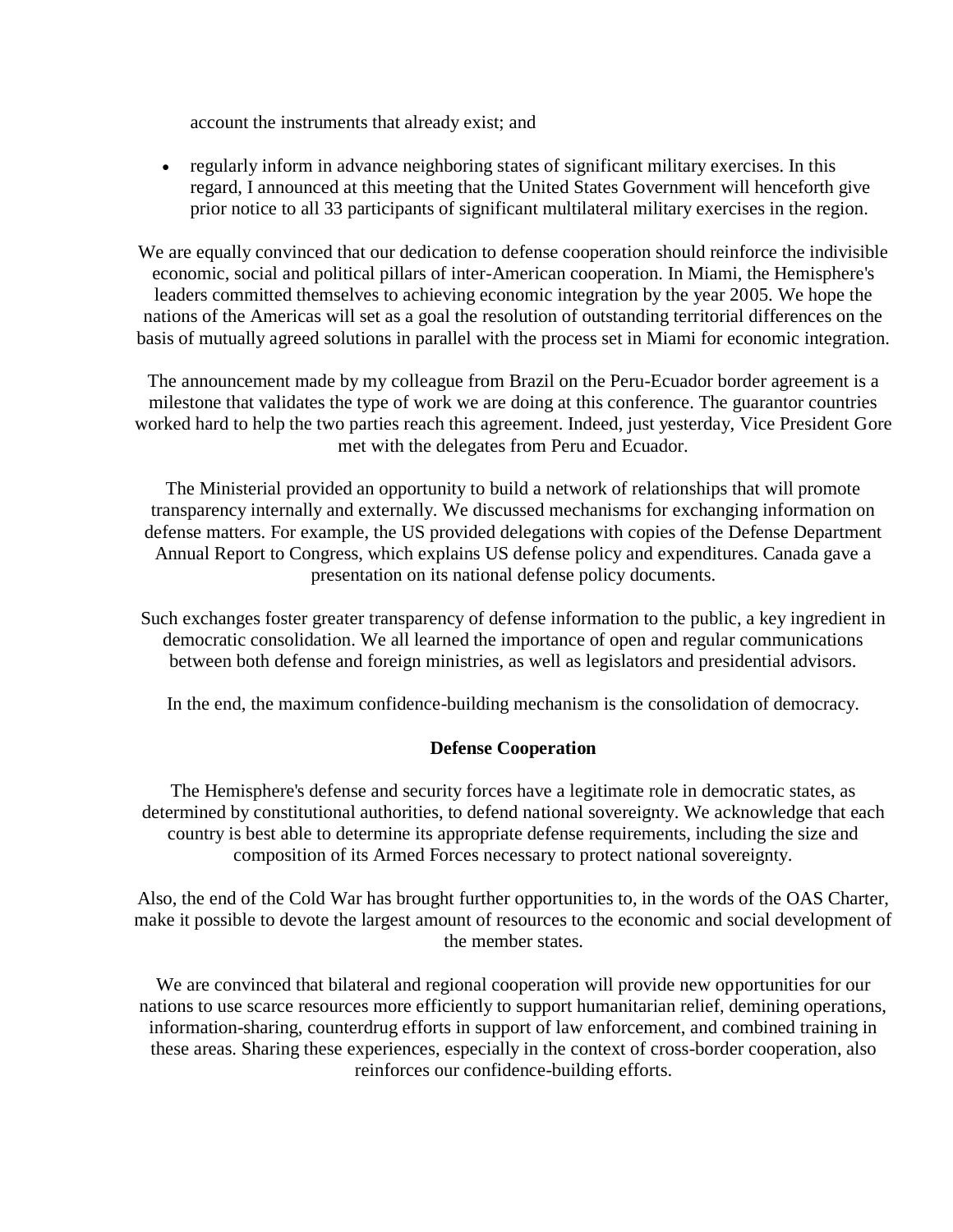The scourge of narcotrafficking, narcoterrorism., and the violence and corruption they engender, threaten the very existence of some of our democracies. Though many of us believe that the police rather than the Armed Forces should be on the front lines of the fight against these threats, we all support joint counterdrug efforts such as greater information sharing and arms interdiction.

Our discussions in these areas provide the basis for expanded cooperation. There was consensus to invite each other to our respective training programs in these areas. On demining, Argentina proposed a number of initiatives and we agreed to explore a regional fund for demining the entire hemisphere. Argentina and Canada, two of twenty hemispheric countries engaged in peacekeeping operations around the world, offered to open their peacekeeping training centers to additional students from other countries. Those countries interested in participating in peacekeeping call for continued reform of UN peacekeeping operations.

The CARICOM nations recounted their success in establishing a joint CARICOM battalion to participate in the UN Mission in Haiti. The seven-nation Regional Security System in the Eastern Caribbean offered itself as an example of the benefits of cooperative disaster relief and counterdrug activities. Noting the especially severe resource limitations of small states, the CARICOM countries call on the larger states of the hemisphere for training and other assistance to help stop illegal arms and narcotics trafficking.

#### **Armed Forces in 21st Century Democracies**

We reaffirm our mutual conviction that the maintenance of peace, the promotion of human rights, and the consolidation of democratic regimes are principles shared by all of the nations of the Hemisphere. No crisis facing any member state justifies a breach of the system of representative democracy.

We regard the basic dignity of the individual and respect for the rule of law as essential factors in achieving solid and durable hemispheric security. In keeping with the Miami Summit Plan of Action, we initiated an exchange of information on human rights training for our Armed Forces. As for our part, the United States proposes we continue such exchanges, for example, by convening a meeting of military and civilian leaders in 1996 to discuss human rights training initiatives in the region.

There was a common understanding that, in the post-Cold War world, we all face the challenge of restructuring our forces with limited resources. We recommitted ourselves to our traditional missions of external defense and territorial integrity. We also explored new missions like reforestation, education and health care that address the pressing socio-economic needs of our people. However, we recognized the need to balance the military's role in internal development against the need for strong civilian institutions. We shared ideas on how the Armed Forces could best assure an adequate quality of life for their personnel. Our discussions also emphasized the need to retrain our soldiers so that militaries change as the world changes.

All agree on the importance of encouraging interaction between civilian and military personnel, including joint professional education and training, to develop a better understanding of each other's contributions to national security and a democratic society. Going one step further, I suggest we recommend to our governments that they support an expanded role for the Inter-American Defense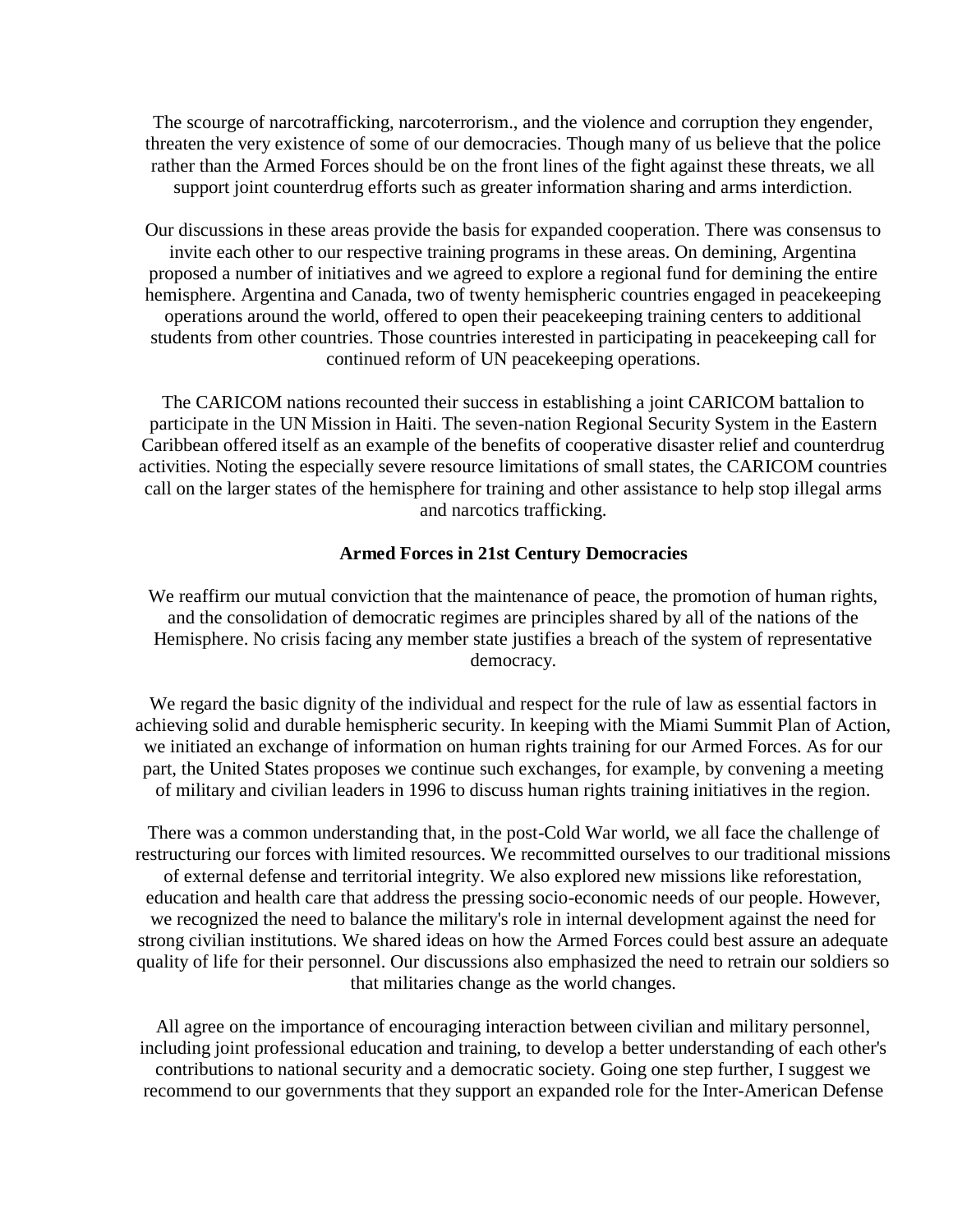College to educate civilians in national security studies. We also agreed on the important role that Ministries in charge of security and defense play in furthering the process of civil-military relations.

### **Conclusion**

In sum, as chair of this first-ever meeting of Western Hemisphere defense leaders, it is my belief that we have reached a consensus on the six principles of Williamsburg:

- First, to uphold the promise of the Santiago Agreement that the preservation of democracy is the basis for ensuring our mutual security;
- Second, to acknowledge the critical role of the military and security forces in supporting and defending the legitimate interests of sovereign democratic states;
- Third, to reaffirm our commitments made in Managua and Miami, that our Armed Forces should be subordinate to democratically constituted authority, act within the bounds of national Constitutions and respect human rights through training and through practice;
- Fourth, to increase transparency in defense matters through exchanges of information, through reporting on defense expenditures, and by greater civilian-military dialogue;
- Fifth, to set as a goal for our hemisphere the resolution of outstanding disputes by negotiated settlement and widespread adoption of confidence building measures, all of this in a time frame consistent with the pace of hemispheric economic integration, and to recognize that the development of our economic security profoundly affects our defense security and vice versa; and
- Sixth, to promote greater defense cooperation in support of voluntary participation in UNsanctioned peacekeeping operations, and to cooperate in a supportive role in the fight against narcoterrorism.

We have accomplished this through dialogue and consensus, and a shared commitment to strengthening and consolidating our democratic values and institutions. Now we must work together to carry this out.

## **Summary of the Working Group Transparency and Confidence & Security-Building Measures**

## **Salvadoran Minister of Defense, General Humberto Corado**

Within the spirit of the Summit of the Americas, and as a contribution to the meeting on confidencebuilding measures to be held on November 7th and 8th in Chile, we here set out some considerations, foundations and conclusions on the subject of transparency, confidence-building measures which summarize the exchange of ideas and experience on this subject from all of the countries of the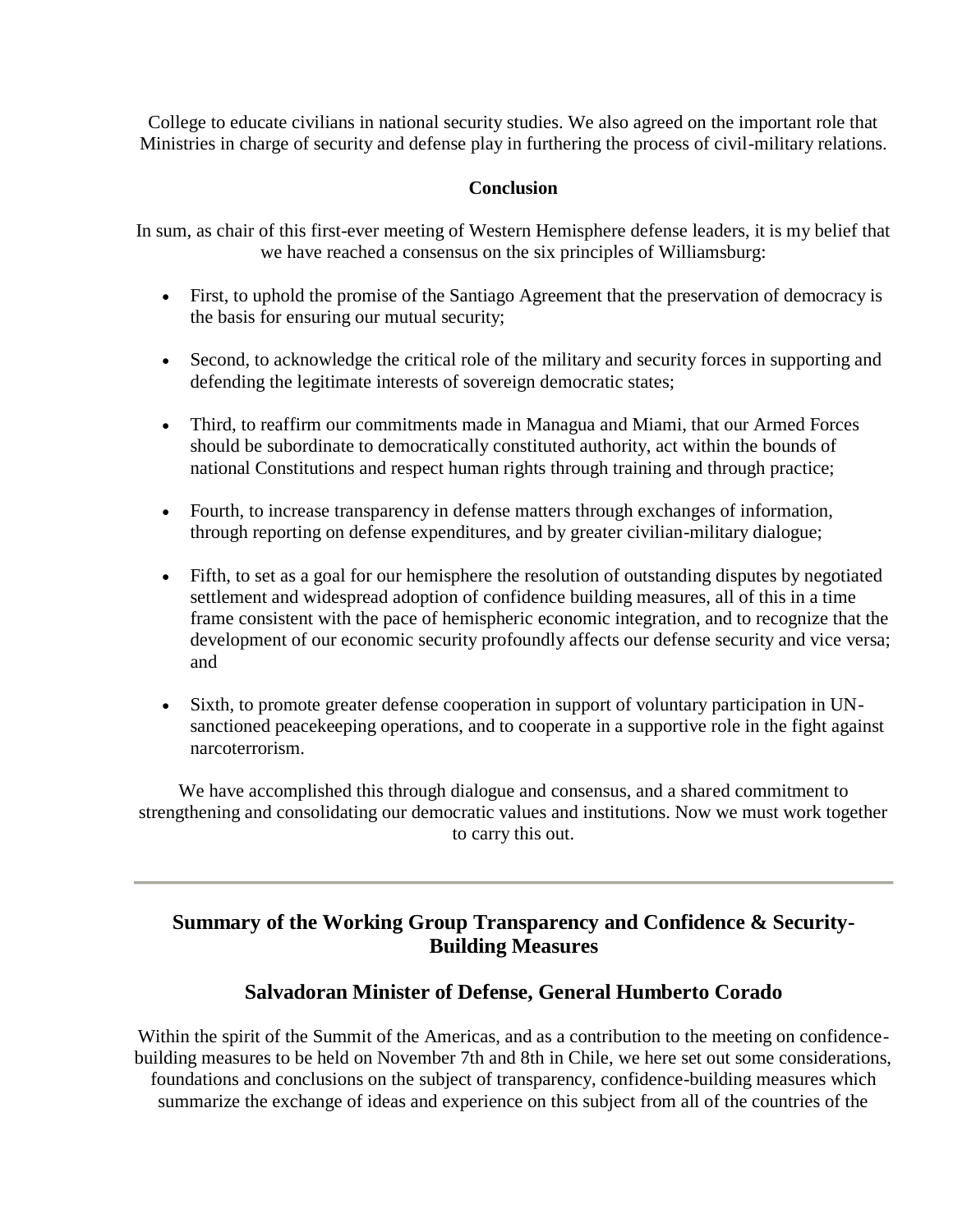hemisphere during the Defense Ministerial of the Americas held in this historic City of Williamsburg.

### **Foundations**

- The countries of America agree on common objectives and interests, hemispheric integration, sustainable development, transparency and confidence.
- As a result of the far-reaching political-military changes globally, the concept of security must be redefined and geared toward democracy and hemispheric cooperation.
- Without security there can be no peace, and without peace, no development. The new concept of security should cover aspects such as democracy, poverty, human rights, drug trafficking, the environment, education, culture, an opening of international markets, fair and balanced rules of participation, disarmament and migration.
- The patrimony of America is a peaceful community among its nations.
- America is a region of peace with low military budgets compared to other parts of the world.
- As Secretary William Perry has said, the Chiefs of State and heads of government of the Americas believe that transparency is a priority matter, and its implementation requires a more open defense policy among ourselves, sharing, for example, annual reports on defense and security, military budgets, plans and programs to modernize Armed Forces. All of this will make possible a strengthening of confidence and transparency.
- The countries of Central America, as a result of their particular circumstances, are moving toward a new system of regional security in the framework of the Central American Integration System.
- Traditional missions of defense remain valid and necessary so long as there are states. The transition to the 21st Century requires that Armed Forces join in the protection of human rights in the democratic system.
- It is important to consider that the geopolitical situation of some countries varies, in particular, in the Caribbean, and there must be emphasis on the combat of drug trafficking and protection of their trade.
- The OAS is the forum for discussion and an instrument for action to implement confidence and security building measures. It is timely to make an appeal to the member countries of the organization in order to obtain their firm support to successfully achieve the objectives of the upcoming meeting in Santiago in November.
- We must recognize that the progress made in the OAS in terms of transparency and confidence building is due largely to the very successful work of the Special Committee on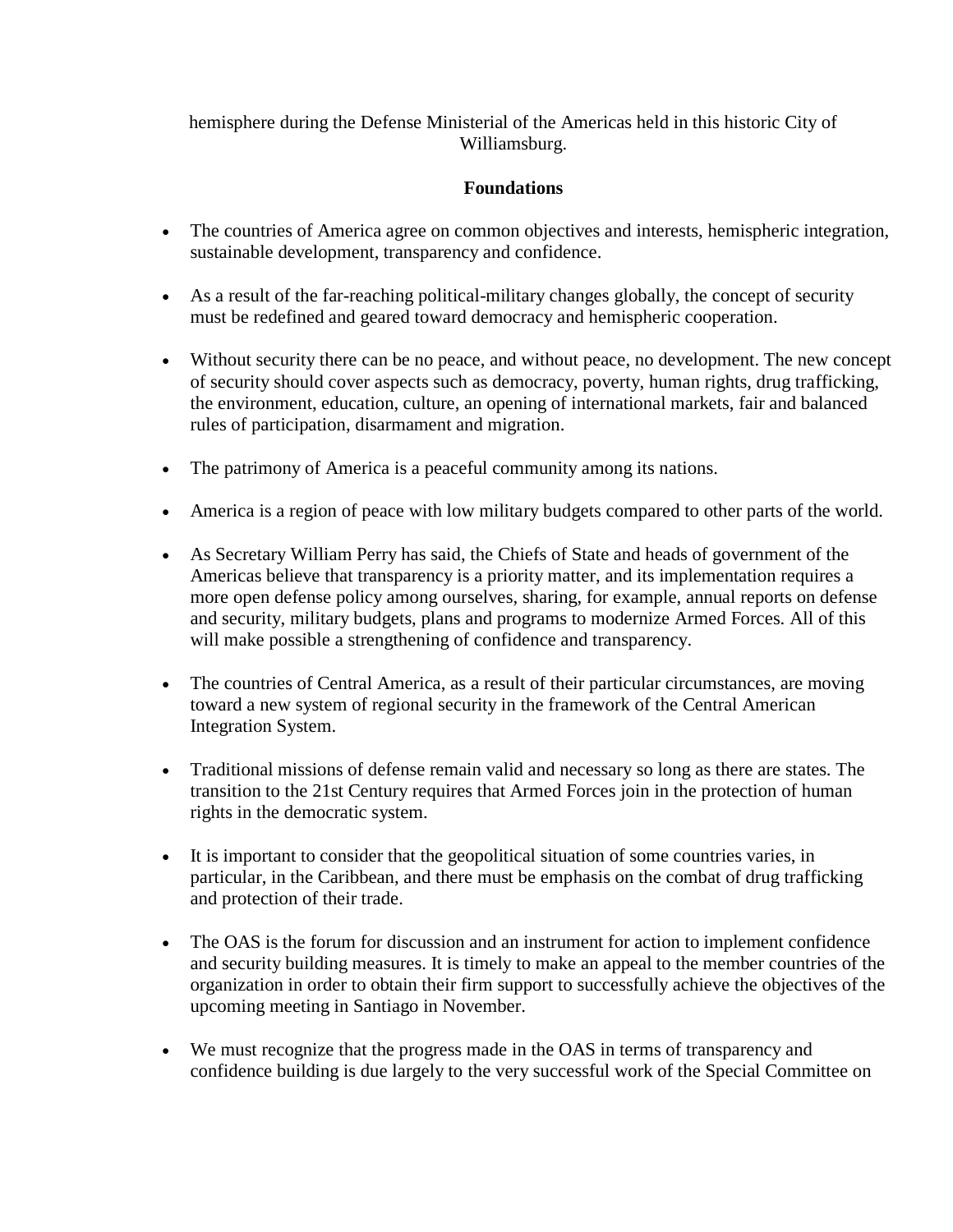Hemispheric Security.

- Confidence-building measures in Central America should refer to Agreements I and 11 of the Esquipulas. This began the transition towards peace, offering a new model of security to transform Central America into a region of peace, democracy, development and freedom. And modernization of Armed Forces is necessary to maintain and strengthen the democracies.
- Hemispheric security must be restructured on the basis of consensus cooperation and reflection, natural components of the process of integration which, when achieved, will produce new formulations of doctrine.

### **Conclusions**

- Our over-arching objective is the consolidation of democracy.
- We reaffirm our commitment to peace fully settle disputes and disagreements among states of this hemisphere.
- Our relations should be grounded in respect for international law.
- We must carry out the mandates of the United Nations and the OAS regarding the registry reports on and trade in conventional weapons to strengthen confidence among our countries.
- Close communication among military personnel at all levels and on border areas and a goodneighbor policy on measures that can forestall conflicts.
- Academic exchanges and joint exercises can be developed to improve mutual understanding and confidence. Transparency and exchanges of information can ensure that there will be no surprises, and thus we share the idea of announcing bilateral or multi-lateral military exercises to all the countries in the hemisphere.
- We should gear our efforts to cooperate with governments to develop confidence building measures among our nations so that by the year 2005 we can achieve a free trade area, allowing our peoples economic prosperity, integration and sustainable development.
- We should seek an inter-American system that is secure, stable and cooperative and that has direct support of the economic, political, social, cultural and environmental sectors.
- The maximum level of confidence, mutual confidence, is reached through consolidation of democracy and economic integration.
- Cooperation in international peacekeeping missions strengthens integration, transparency and mutual confidence.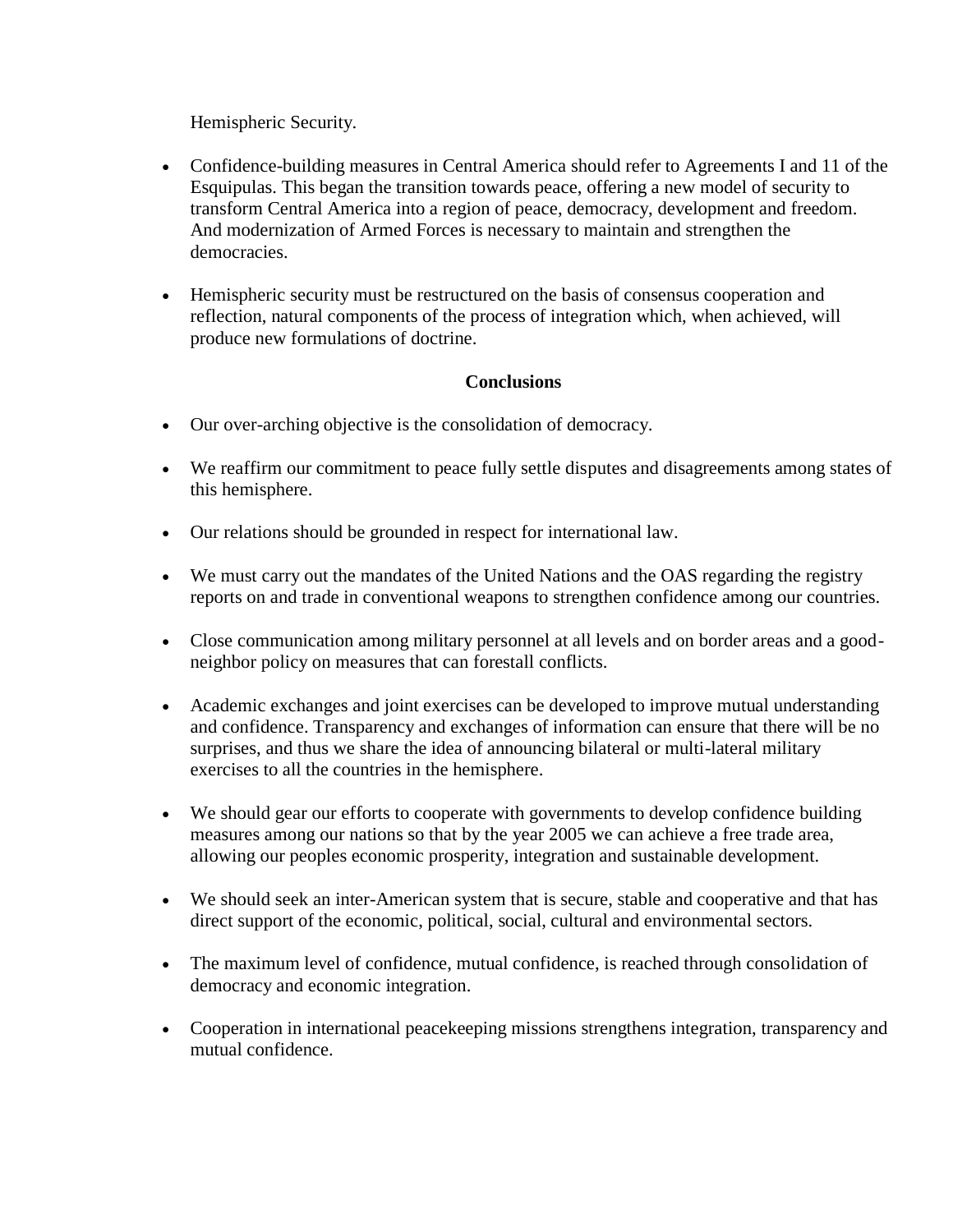- The subordination of the Armed Forces to political power strengthens democracy.
- Negative practices such as protectionism, the transport of toxic waste and nuclear testing have a negative impact on confidence and transparency.

Finally, we state that this ministerial meeting constitutes the beginning of a process of exchanging ideas in a spirit that will certainly strengthen our Armed Forces.

We agree on the large objective of modernizing Armed Forces to support our governments in the consolidation of democracy, peace and sustainable development which will make possible a better future for our peoples in the 21st Century.

## **Summary of the Working Group Defense Cooperation**

## **Bahamian Minister of Public Safety and Immigration, Cornelius A. Smith**

It is a special honor for the Bahamas to serve as spokesperson for the working group on defense cooperation which, I dare say, has been the over-arching theme of this conference.

In retrospect, the assignment of this particular function to the Bahamas has a special symbolic significance as several of the issues discussed, in particular those in the sphere of counter-narcotic activities, have resulted in the development of a unique cooperative relationship between the Bahamas and the United States.

For obvious reasons, the defense cooperation theme attracted outstanding participation and generated many very compelling presentations and equally instructive interventions under three sub-themes of international peacekeeping, demining and counternarcotics.

Not only were we able to expand and build on some of the ideas and concepts articulated in the Plenary, but, more importantly, we were able to achieve consensus and unanimity on several themes.

On the theme of peacekeeping, the group was updated on Canada's exemplary peacekeeping history and focused on the Canadian 1994 Defense White Paper. Admiral Mifflin brought into our discussions the realities of the changing face of peacekeeping, or, as he more aptly describes them, peace operations. Canada highlighted the need for several principles in the effective

execution of peace operations. They include, among other points, a clearly defined mission, a suitable force for the mission, a clear understanding of responsibilities and a solid operational concept and command and control structure.

To this, Uruguay added the need for a more fluid channel of communication with the United Nations to ensure the expeditious disposition of fiscal matters; specifically, the reimbursement of troop contributing nations.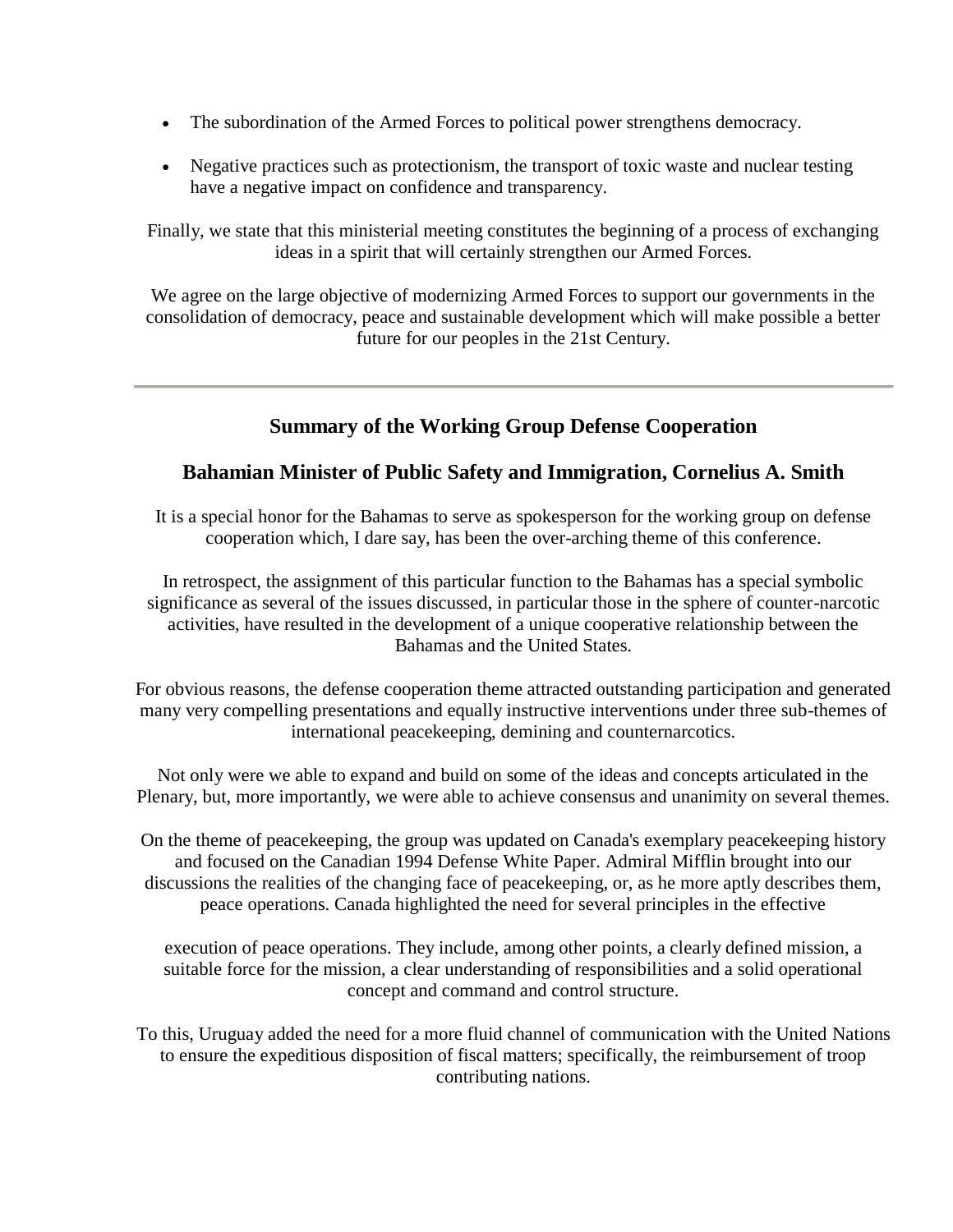The issue of demining set off fervent and prolific debate among several of the Latin American countries. Those countries were singular in decrying the enormity and pervasiveness of the problem; the wanton destruction of human life, normally innocent civilians, the need for international financial support and the crippling effect placed on national development because of the presence of mines.

Brazil shared the considerable experience garnered in a multi-lateral demining operation in Nicaragua, which, tragically, has more mines per capita than any country in the world. This was described as a very successful laboratory experiment of mine removal in the hemisphere, one which also bears the hallmark of regional cooperation in confidence and security. Several proposals emerged out of the discussions which elicited unanimous support. They are as follows:

- The establishment of an international demining fund under the aegis of the United Nations.
- The enactment of regulations prohibiting the production and sale of anti-personnel mines.
- The need to promote the demining requirements of the affected countries in Latin America as a priority item at the upcoming Geneva Conference.
- And, the need for regional and international agencies, such as the Organization of American States and the Inter-American Defense Board, to provide both technical and leadership support for demining.

Mr. Secretary, with regard to the fight against drug trafficking, candid and instructive debate ensued. Aside from our common geographical and historical connections, a byproduct of this dangerous trade is that it causes all of us to be more resolute in our efforts to deal effectively with the problem.

Several countries enumerated recent initiatives, shared their experiences and proposed cooperative strategies for the future. Of particular interest were the insightful presentations from producer countries, one of which proposed a holistic approach to combating all aspects of the drug trade, including illegal cultivation, production, distribution and illegal financial networks.

Colombia's success with the steady dismantling of the Cali Cartel, hitherto the epicenter of drug trafficking in the hemisphere, was discussed. In that vein the group was cautioned to expect that the dismantling of supranational cartels might result in the development of numerous and widely dispersed small operators, thereby creating more and different challenges.

Diverging views as to whether or to what extent the military should be employed in the fight against drug trafficking were addressed by several countries, but a clear consensus could not be achieved. There was unanimity in the call for collective action in the spirit of shared responsibility and the need for greater financial and material support from the traditional donor countries, in particular, the lead player in the hemispheric alliance, the United States.

On the whole, the session on defense cooperation defined some very seminal issues which, unfortunately, could not be developed to their fullest potential because of time constraints. But, in spite of the time constraints, I think I speak for all the delegates when I say that our principal accomplishment was the charting of a course of dialogue which must be followed up in subsequent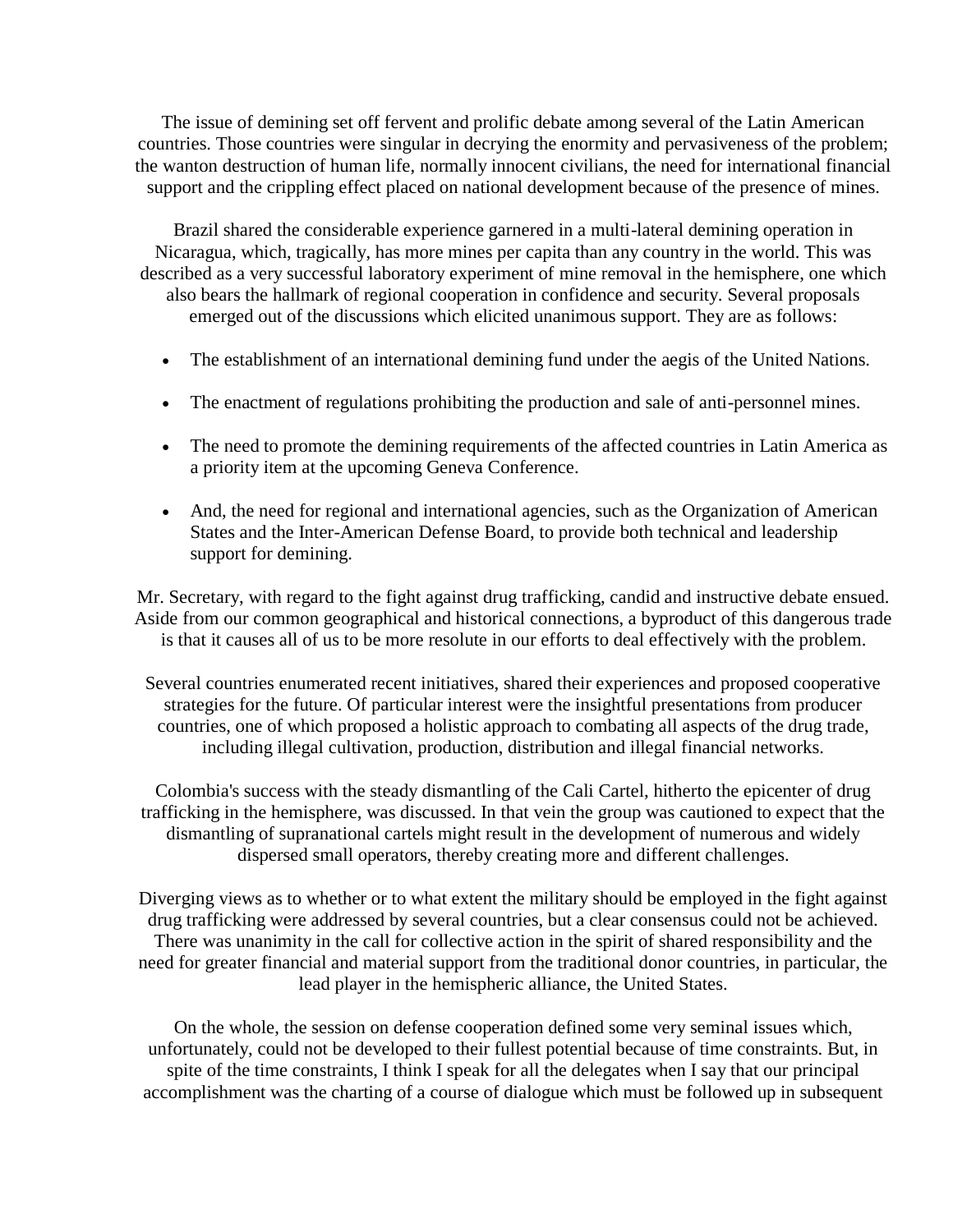hemispheric and regional follow-up and through bilateral action.

Permit me, Mr. Secretary, to thank all the delegates who attended the defense cooperation session for their contributions to the proceedings, and special thanks must go to our distinguished moderator, Minister Raul Tovar of Bolivia, who so ably guided our deliberations.

Thank you very much.



## **Summary of the Working Group Armed Forces in 21st Century Democracies**

## **Argentine Minister of Defense Oscar Camilion**

The conclusions of the third group, to a large extent, coincide with those that we have just heard from the first and second groups through their spokespersons. The principal areas in which all of the countries agreed upon in Group Three are the following:

First. The Armed Forces in the 21st Century will be the Armed Forces of sovereign states. The state will not disappear as a protagonist, and the Armed forces are fundamental and founding parts of the states in each of the countries of the region.

Second. The Armed Forces continue to carry out their traditional missions, such as defense of sovereignty of the national territory, and still have a key function in occupying the territories of our countries with vast empty spaces and still have a very important function in supporting the economic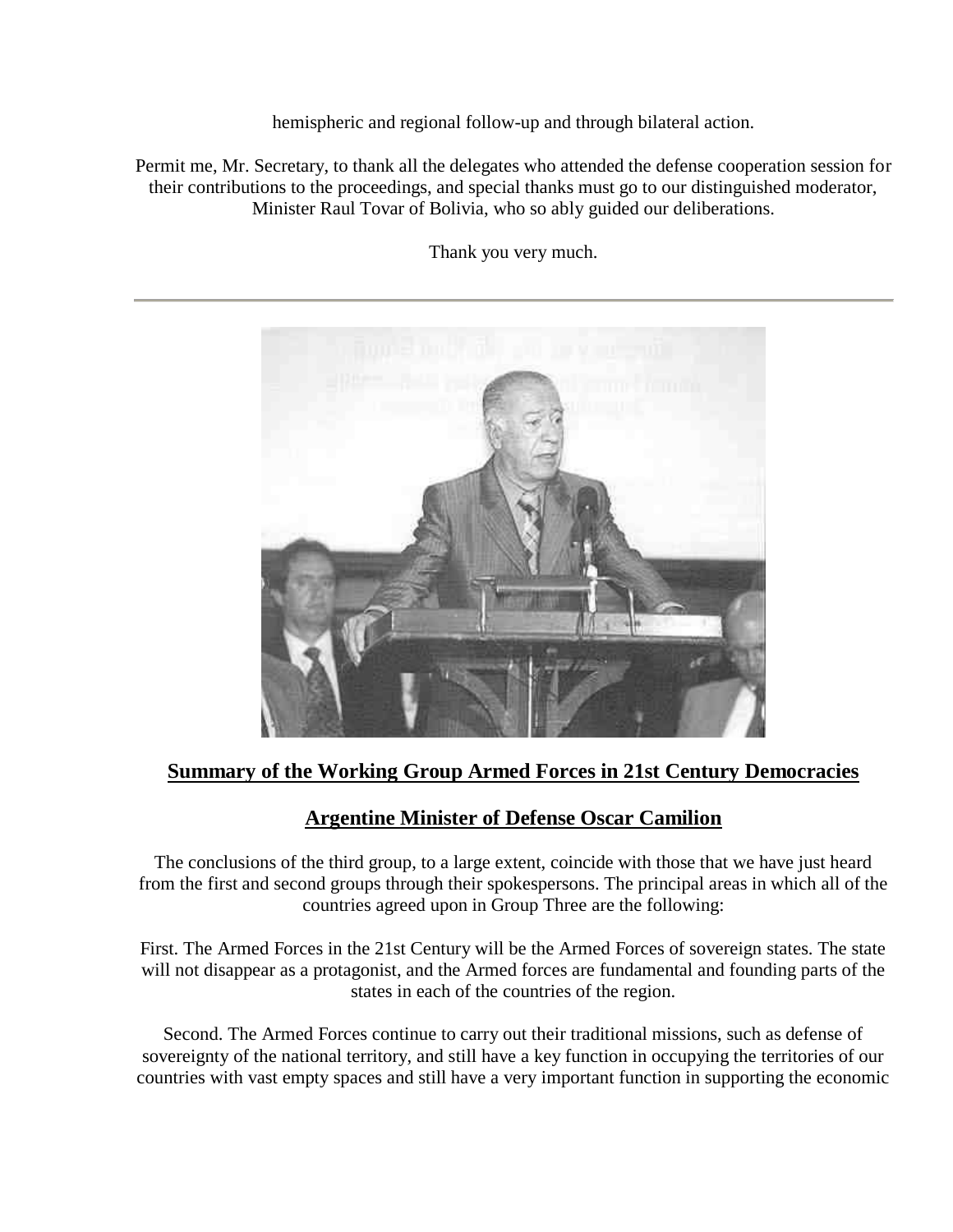and social development of each country in the nation-building process.

We, of course, must clarify that the missions of support to the community and the promotion of economic and social development should not change the basic focus of action of the Armed Forces in the field of defense, nor project for them expectations that they are not in a position to take care of.

Third. The Armed Forces are institutions that fit within the framework of the democratic processes of the regions. The Armed Forces in the 21st Century are armed services with regard to the service of constitutional institutions and of democracy.

The decision of the Summit of Miami of creating an area of free trade for the year 2005 generates a continental commitment that extends itself to the area of democratic political institutions and to security.

Fourth. This commitment implies civilian control over defense and security. Civilian control over defense and security means control of the civil society through its government, respecting the characteristics of each country. Within this framework, cooperation between civilians and the military must be and is, in fact, increased.

Fifth. Respect for human rights becomes a basic concern in the functions of the Armed Forces in carrying out its security and defense missions. It must be assumed as a problem to the extent to which it exists, and it is desirable that past situations in this field also be acknowledged in order to be able to overcome them once and for all.

Sixth. The existence of international problems that affect the security of our nations define new roles for the Armed Forces, such as participation in peacekeeping operations within the United Nations framework. Although the UN Security System is imperfect, it's the only one we have, and we must support it. And increasingly peacekeeping operations become a central function for the Armed Forces instead of being supplementary or side functions.

Seventh. Although there is a distinction, there are differences in the responses of the countries vis-avis the struggle against narco-traffic and terrorism, we cannot deny that the subject is a serious one. We cannot discuss its projection as a matter of regional security and the need to cooperate; although, situations may be different in the light of national legislation, different national cultures and very specific structural systems in this narco-traffic war.

Eighth. In the possible fight against natural disasters, the Armed Forces continue be the bestorganized and capable institution to face these problems. In some cases, in the light of the processes of privatization, they are the only institutions that the states have at their disposal to face contingencies of this nature.

Ninth. The defense of our natural resources that might be subject to depredation, such as fisheries resources, are a very important task in the course of action that the Armed Forces are to take.

Tenth. The present profile of the Armed Forces raises new needs from the educational point of view. The scenario for the 21st Century calls for the profile of a military personnel trained according to the